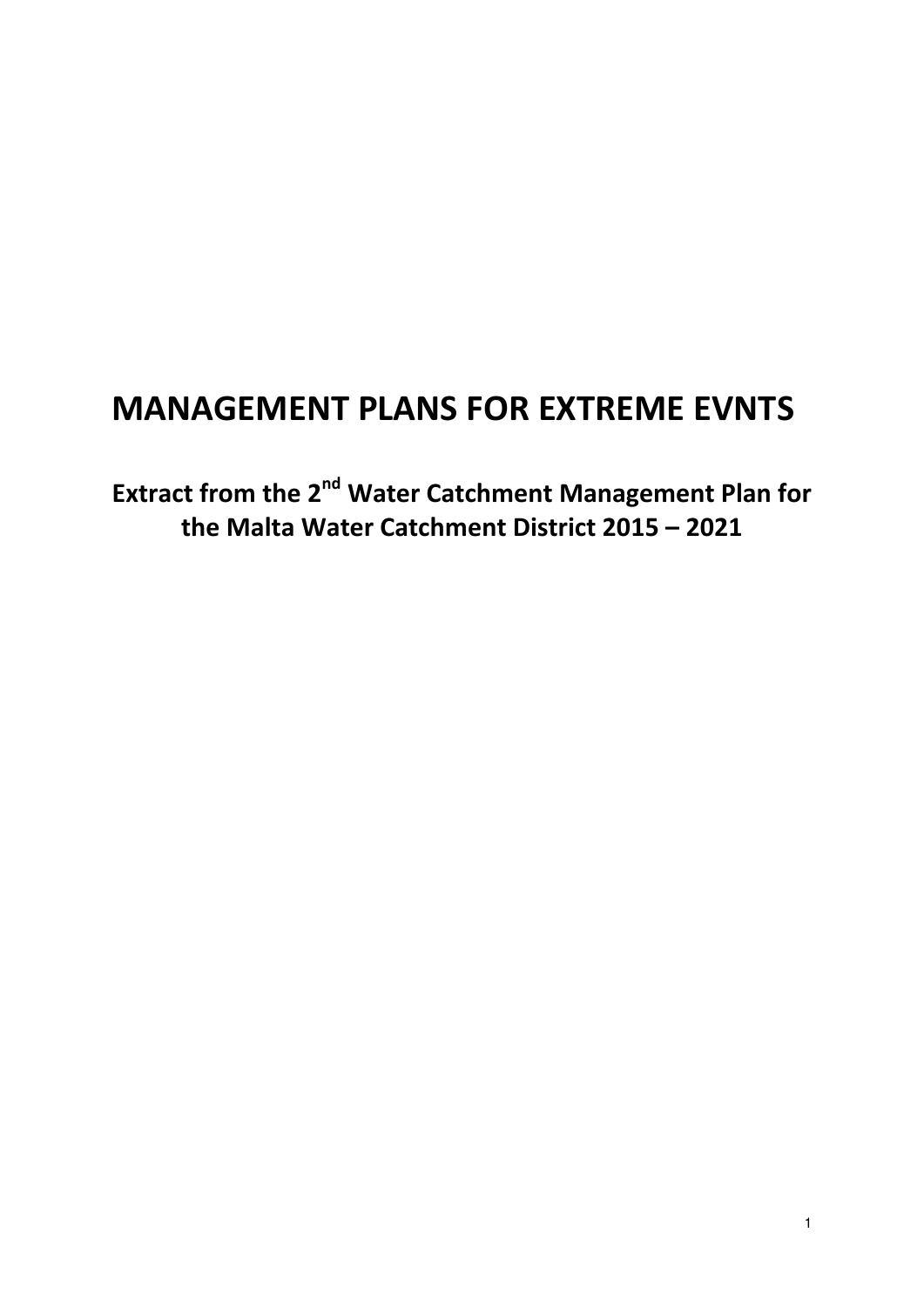# **1 Introduction**

The  $2^{nd}$  Water Catchment Management Plan aims to develop an integrated water management framework for the Malta Water Catchment District which takes full consideration of challenges emerging from extreme water management events such as 'water scarcity and droughts' and 'flood events'. The sections under this Annex present an outlook of how the  $2^{nd}$  WCMP addresses these issues, with particular reference to the implementation of the challenges outlined under the following documents:

(i) Communication from the Commission to the European Parliament and the Council addressing the challenge of water scarcity and droughts in the European Union, and

(ii) Directive 2007/60/EC of the European Parliament and of the Council of 23 October 2007 on the Assessment and Management of Flood Risks.

# **2 Water Scarcity and Droughts**

In 2007, the EU put forward a Communication addressing the challenge of water scarcity and droughts. Under this document, EU policy related to water scarcity and droughts is based on the principle of a 'water heirarchy' – namely that additional water supply infrastructures should be considered only when demand-side measures have been implemented.

The process leading to the development of the  $2^{nd}$  WCMP, considered the impact of Water Scarcity and Droughts in the context of the Malta Water Catchment District. For the purpose of this analysis the following definitions were adopted:

**WATER SCARCITY** – *a situation where insufficient water resources are available to satisfy long-term average requirements. It refers to long-term water imbalances, where the availability is low compared to the demand for water, and means that water demand exceeds the water resources exploitable under sustainable conditions.* 

**DROUGHT** – *represents relevant temporary decrease of the average water availability – important deviations from the average levels of natural water availability and is considered as a natural phenomenon.*

An important consideration was made to the relativity of droughts, in particular given the Mediterranean climatic conditions prevailing in the Maltese islands. In this context, the impact of a drought in Malta is expected to be more severe than that experienced in most of the other EU Member States, given the starting benchmark of low natural water availability. It might well be that drought conditions in other Member States would, from a rainfall depth point of view, represent water availability levels well exceeding those occurring in extremely wet years in the Maltese islands. In as much, it was felt necessary to introduce in the analysis the concept of Aridity, and the following definition was adopted:

**ARIDITY** – *a natural permanent imbalance in the water availability consisting in low average annual precipitation, with high spatial and temporal variability resulting in overall low moisture and low carrying capacity of the ecosystem.* 

In this context the following analytical framework was developed: **WATER SCARCITY** = *f(Water Availability, Water Demand)* Where: **WATER AVAILABILITY** = *f(Climatic and Hydro-geological characteristics)*  **WATER DEMAND** = *f(Demographic and Social conditions)*

The naturally low availability of water in the Maltese islands, has always required that due consideration be given to water demand management measures. This has led to the development of an underlying 'water saving culture' which results in the Maltese islands having one of the lowest per capita water consumption rates in the European Union.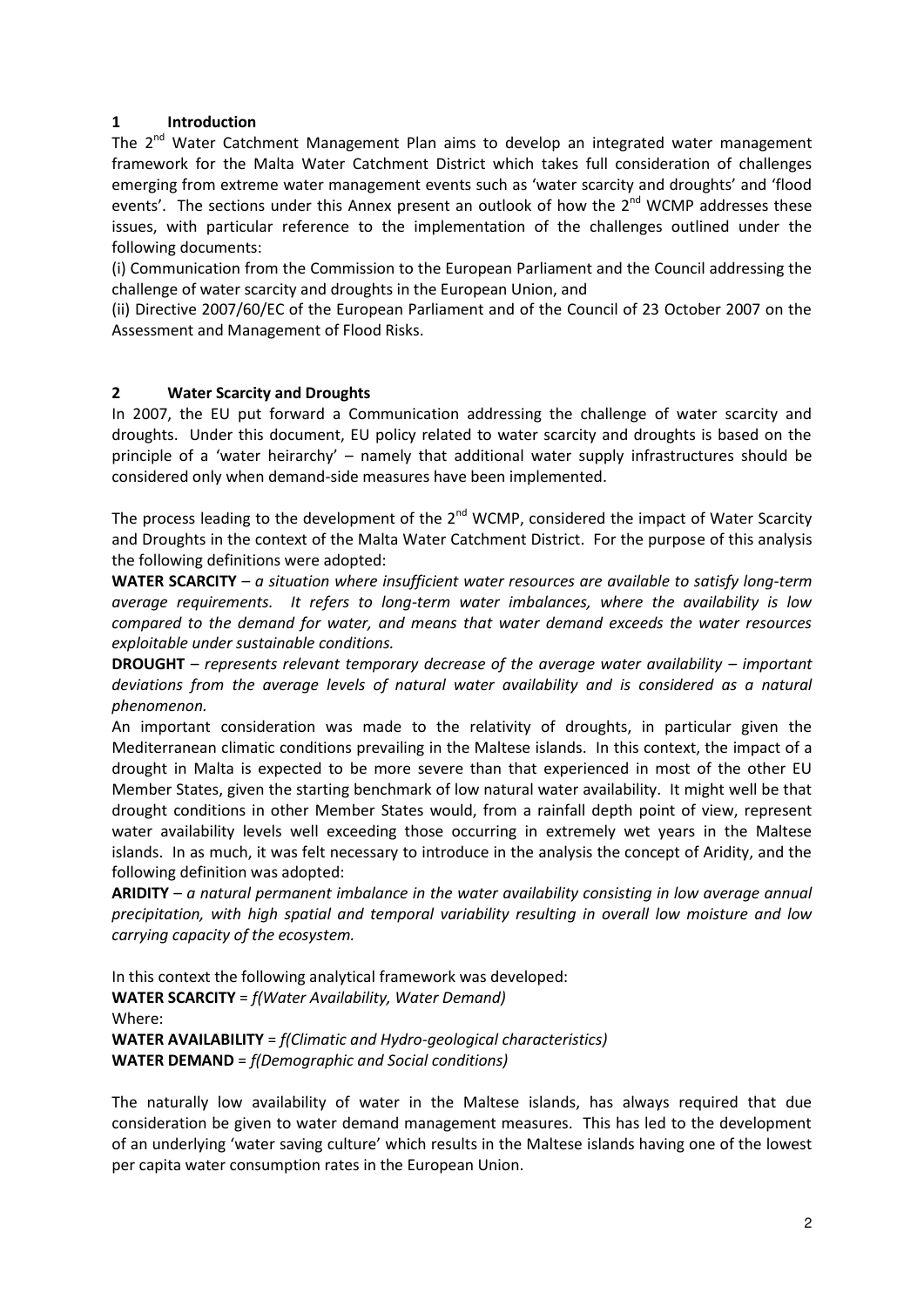

Figure 1: Water Consumption per Capita in EU Member States – Source: Waterwise

Furthermore, efficiency measures across all water using sectors, as well as the undertaking of water demand management measures on a national scale, leaves Malta with the lowest freshwater abstraction rates (per inhabitant) compared to all EU Member States. Even should, the production of water by desalination be taken into consideration, the water production rate per inhabitant would still stand on the lower end, compared to other EU Member States.



Figure 2: Total freshwater abstraction by public water supply, 2013 (m3 per inhabitant) – Source: EEA

This has been possible through the undertaking along the years of important water demand management measures, such as the National Water Leakage Management Programme. Significant efforts have been made by the Water Services Corporation to reduce real losses: leakages have been reduced from approximately 10.3 million  $m^3$  in 2002 to only 3.5 million  $m^3$  in 2014; that represents a 66% reduction of the volumes lost each year through leakages since 2002. Moreover, a recent study places the economically optimum levels of network leakages at 3.2 million  $m^3$  per hour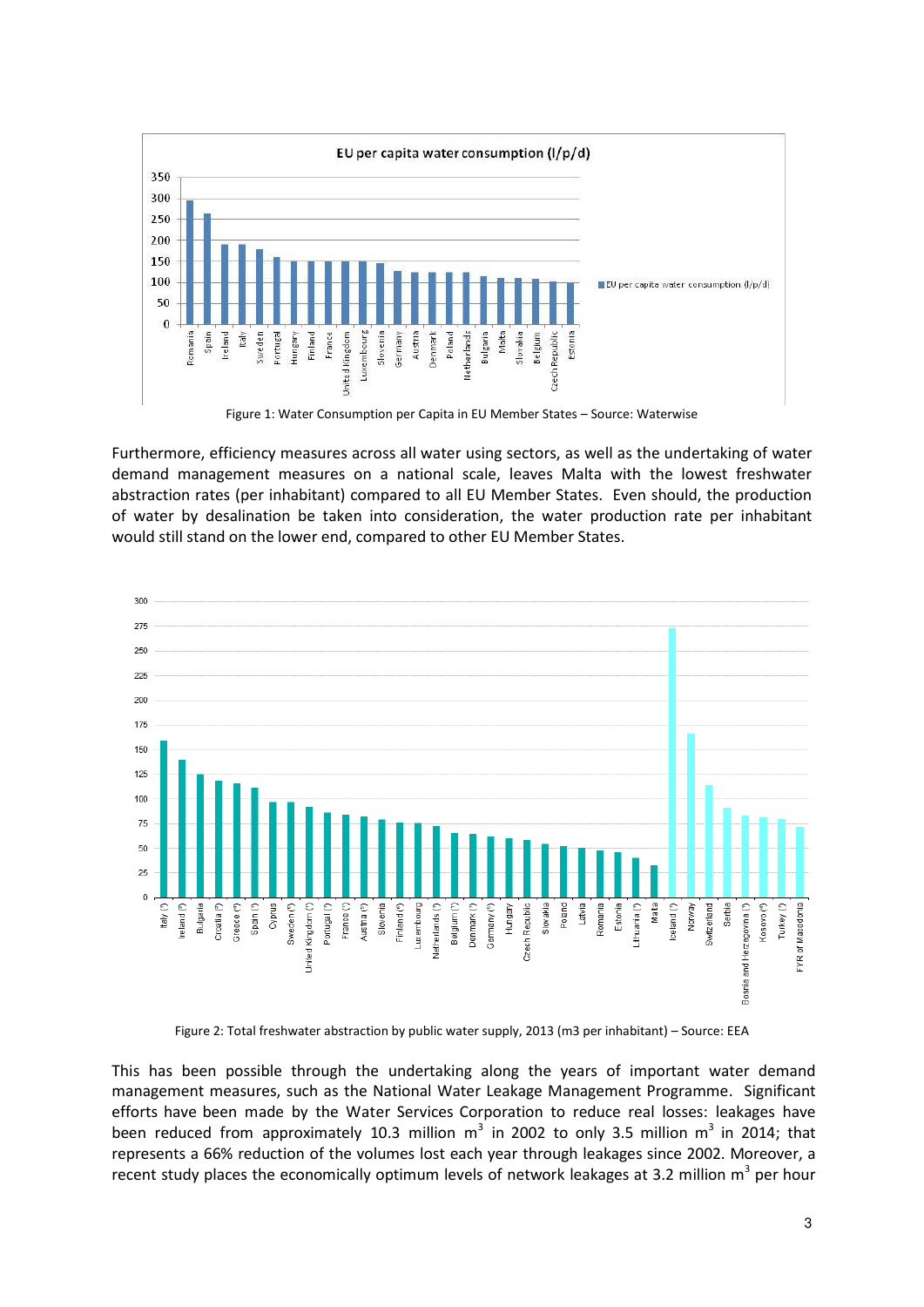(considering the costs of water produced offset by the additional resources required to drive the leakage further than current levels). **That being the case, current leakage levels would be nearly at optimal levels.** These efforts have particularly, allowed for sustaining an increased public water demand (approximately by 1.3% per year since 2005) while at the same time decreasing production (an average 0.2% per year since 2005). Up to 2012, this reduction in the system demand has brought down the abstraction of groundwater by approximately 7 million  $m^3$  since 1995, or a decrease of 34.5%.



Figure 3: Reduction in the Municipal Water Demand, achieved by Water Demand Management Measures undertaken by the Water Services Corporation

Similarly, the low availability of natural water resources, has guided the development of the arable agricultural sector, where the irrigation efficiency of agriculture in the Maltese islands is already high (78%, Plan Bleu 2008). Therefore achieving further '*efficiency gains'* presents an increased challenge. This high efficiency rate in irrigation water use is reflected in the wide use of water saving irrigation devices in almost all irrigated areas in the Maltese islands (100%, Plan Bleu 2013).



Figure 4: Proportion of irrigated surface areas fitted with water saving devices (Plan Bleu – 2013)

The  $2^{nd}$  WCMP takes note of the above baseline scenario, and has therefore identified a suite of measures to continue to optimise water management in the Maltese islands in view of the specific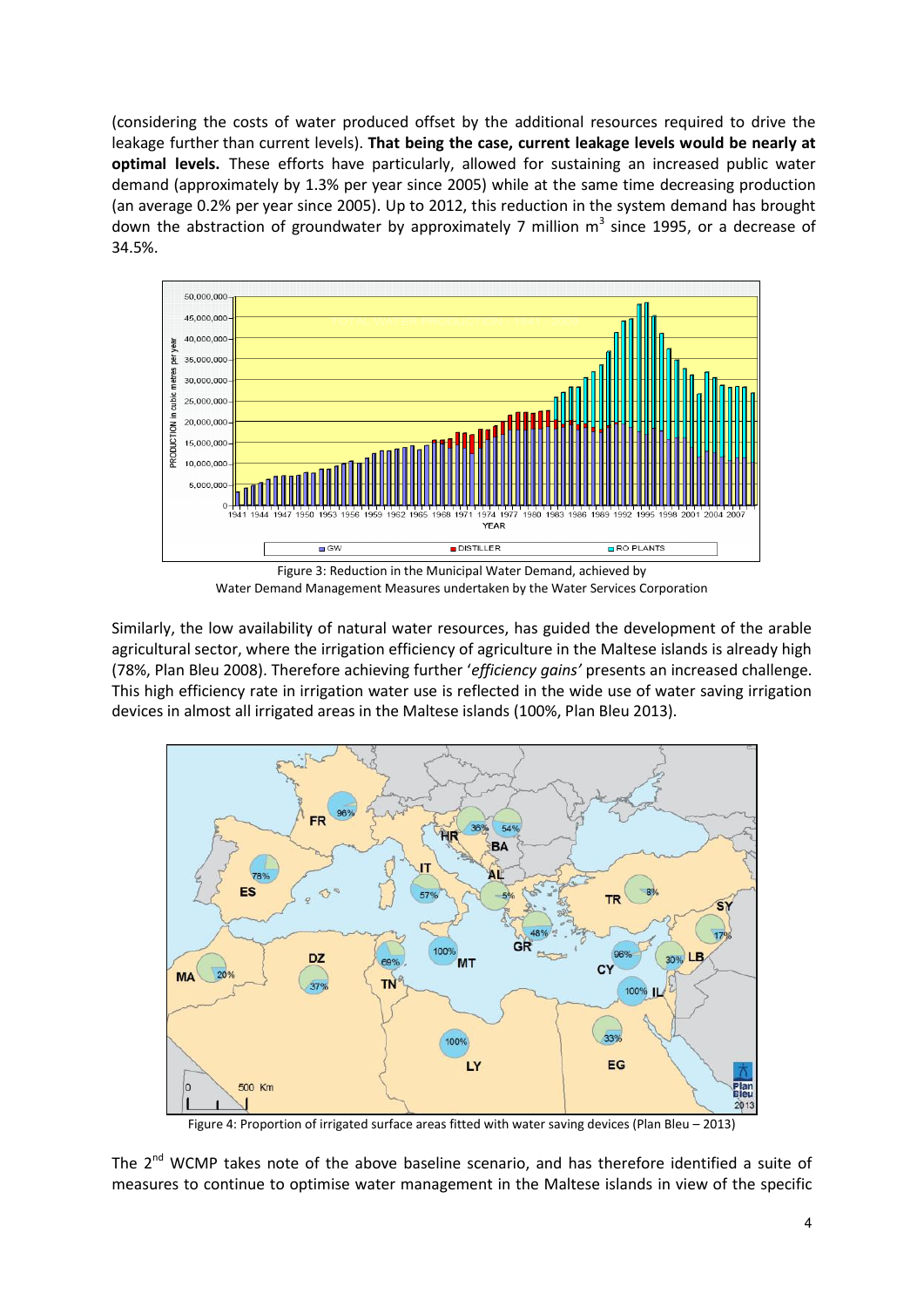challenges due to Water Scarcity and Droughts. This process has taken full consideration of the existing high efficiency benchmarks present in the Water Catchment District and therefore seeks the continued optimisation of water-use in the Maltese islands.

The Water Scarcity and Droughts Management framework within the 2<sup>nd</sup> WCMP thus seeks to increase the resilience of the water management framework in the Maltese islands by focusing on the optimisation of the efficiency in the use of water resources through a number of focused water demand management measures and the efficiency in the production of water resources through a number of measures focused on the recycling/re-use of water resources and the harvesting of rainwater runoff. In as much, through this two pronged approach, the measures under the  $2^{nd}$ WCMP will seek to reduce the pressure on Malta's naturally renewable groundwater resources, support their quantitative and qualitative re-enstatement in order to increase their resilience to support the national water supply base in periods of extended drought conditions.

The actions within the Programme of Measures addressing the achievement of the objectives of the Water Scarcity and Drought management framework are:

# **Integrated Analytical Framework**

MDM7 - Development of a Water Scarcity and Drought monitoring and assessment platform

#### **Water Demand Management Measures**

STE1 – Development of a long-term National Water Conservation Campaign

DOM1 – Support mechanisms for water consumption audits in households

AGR1 – Support schemes for the uptake of efficient irrigation technology by the arable agricultural sector

AGR2 – Support schemes for the update of efficient water technology by the animal husbandry sector

PUB2 – Establishment of minimum technical and economic levels of leakage in the municipal distribution network, and achievement of these thresholds through the ongoing leakage management and control programme operated by the public utility

PUB3 – Establishment of a voluntary Eco-Labelling scheme for water use fixtures and appliances

# **Optimisation of Rainwater Runoff Harvesting Capacity**

RWH1 – Survey of the status of existing rainwater harvesting infrastructure, identification of potential users of rainwater harvested in these infrastructures, undertaking of rehabilitation works and development of a management framework to ensure the effective use of harvested rainwater

RWH2 – Development of the administrative capacity necessary to ensure the effective implementation of current legislative requirements in relation to the development of rainwater harvesting facilities and associated secondary water conveyance systems

RWH4 – Support schemes for the development of rainwater runoff facilities in the agricultural and commercial sectors

RWH6 – Rehabilitation of existing rainwater harvesting dam structures in valleys

# **Development of New Water Resources**

NEW 1 – Commissioning of three polishing plants with a production capacity of 7 million  $m^3$ /year.

NEW2 – Development and implementation of a branding campaign for New Water Resources.

NEW3 – Development of demonstration sites for the application of New Water Resources.

NEW4 – Development of dedicated distribution facilities for New Water to enable its availability at the point of use.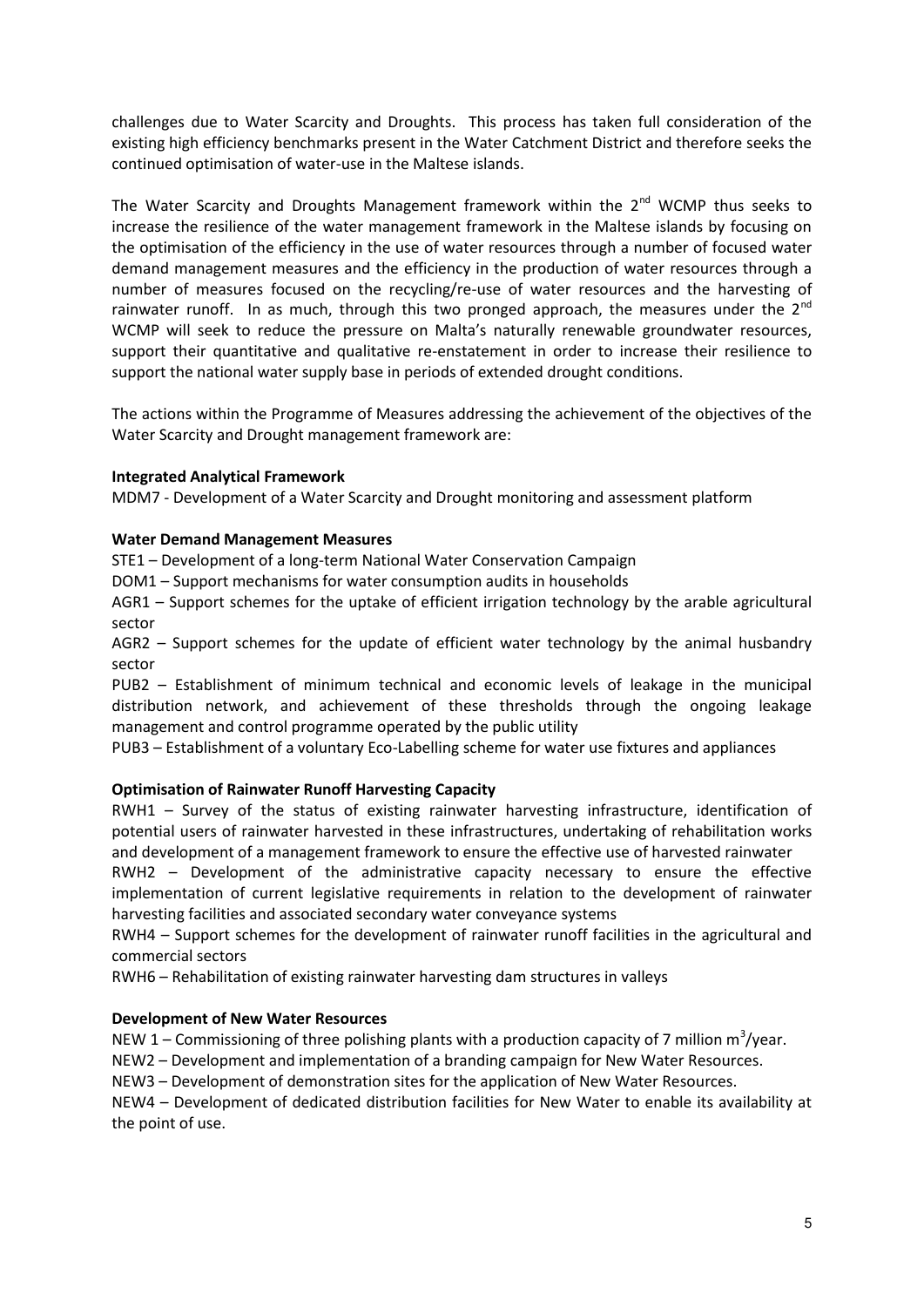# **Introduction of Innovative Water Management Technology**

STE3 – Development of demonstration projects to showcase the application of innovative technology in the local water sector

PUB5 – Support mechanisms for research initiatives on grey-water recycling systems for the domestic and commercial sectors



Figure 5: Classification of water use in Maltese households. Recycling of household grey-water can enable the re-use of shower water for toilet flushing purposes, thus potentially reducing the household water demand by around 22%

The implementation of the above identified measures are projected to incur a cumulative volumetric impact of around 10,000,000m<sup>3</sup> each year, achievable through the reduction of the national water demand and the increased efficient use of national water supply base through the introduction of recycling/reuse technologies and the optimised utilisation of rainwater runoff. It is thus envisaged that the implementation of these measures will substantially increase the resilience of the water sector in the Maltese islands to face the emerging challenges due to Water Scarcity and Droughts.

A detailed description of the measures is provided hereunder:

#### **2.1 MDM7: Development of a water scarcity and drought monitoring and assessment platform.**

#### *(a) Why is it important?*

Water scarcity and drought indices support decision makers in planning resource availability and allocation to different sectors. The development of Malta-specific indicators which take into account semi-arid conditions can lead to better understanding of the hydrological cycle at local level and possibly improve predictions on water availability

#### *(b) What does the measure entail?*

This measure will seek the development of a water scarcity and drought monitoring platform through the adoption of a suite of water stress indicators. The information generated by this platform will be publicly available and will be utilised to generate increased awareness on the significant challenges facing the Maltese water sector. Furthermore, the results of the platform will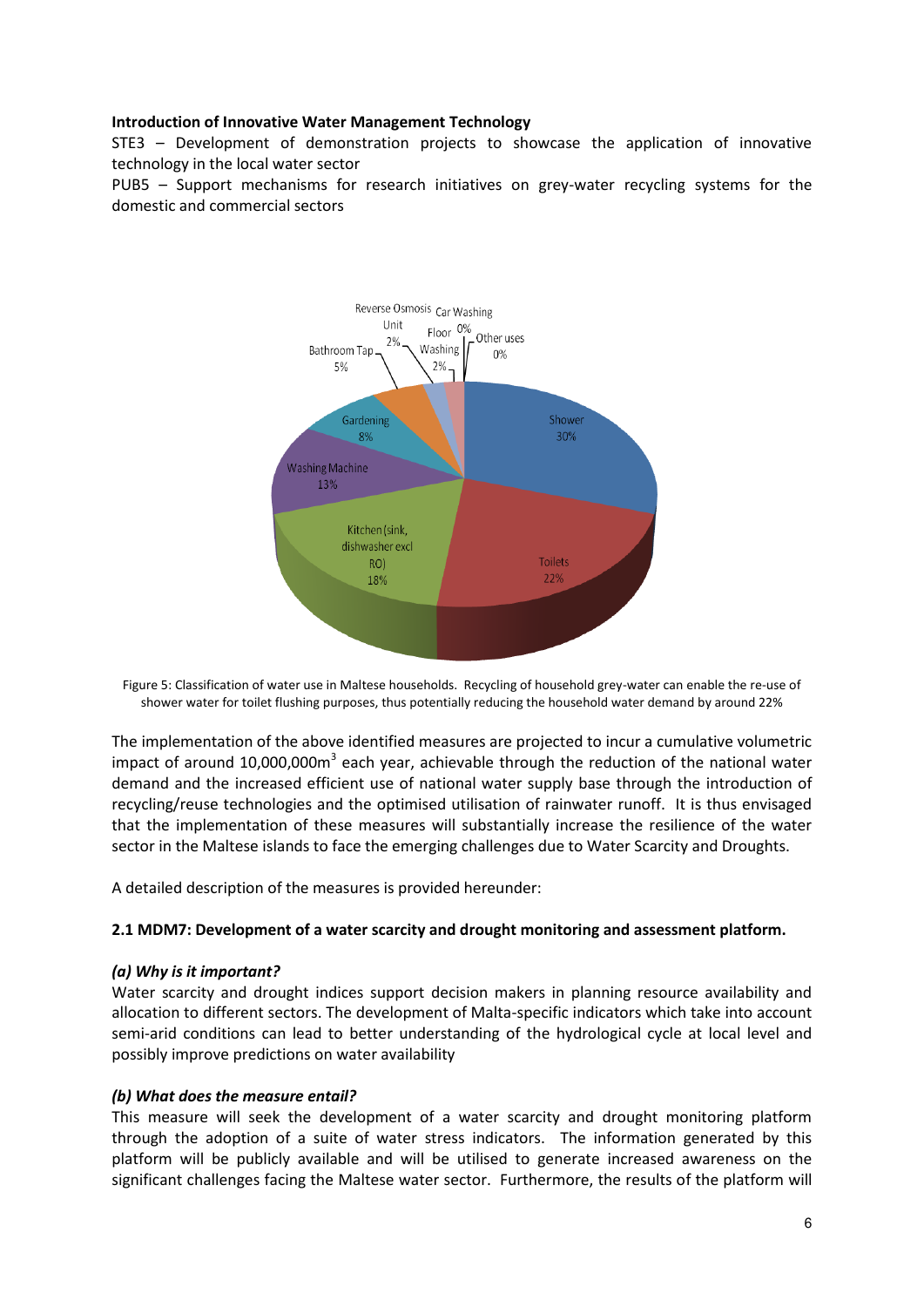be used to effectively demonstrate the relative importance of the natural drought conditions prevailing in the Maltese islands as compared to the baseline conditions in other European Member States.

# *(c) What is the geographical scope?*

The measure applies to the entire Water Catchment District.

# *(d) What is the expected timeline for implementation?*

The implementation of this measure is envisaged to start in 2018, and its implementation will be continued throughout the  $2^{nd}$  catchment planning period.

#### *(e) Who is responsible for implementing this measure and which stakeholders need to be involved?*  Lead: Sustainable Energy and Water Conservation Unit (SEWCU)

The following stakeholders would need to be engaged in the process:

- The Sustainable Development, Environment and Climate Change Directorate General (SDECCDG) of the Ministry for Sustainable Development and Climate Change (MSDEC)

- The Rural Development Directorate General (RDDG) of the Ministry for Sustainable Development and Climate Change (MSDEC)

- The Eco-Gozo Regional Development Directorate within the Ministry for Gozo (MGoz)
- The Environment and Resources Authority (ERA)
- The Water Services Corporation (WSC)
- The Malta Meteorological Office

# **2.2 STE1: Development of a long term National Water Conservation Campaign**

#### *(a) Why is it important?*

Heightening public response towards the importance of a water-conservation philosophy fosters water-saving diligence nation-wide and encourages consumers to do more with less. The national Water Conservation Campaign will be launched with this objective. It will lead towards a net reduction in water demand and lower pressures on natural resources, groundwater in particular. Consequently, aquifers will restore faster and the environmental objectives of the Water Framework Directive will be achieved quicker. Accepting a more diligent water behaviour, nation-wide, is key to successful achievement of good resource standards, both qualitative and quantitative.

#### *(b) What does the measure entail?*

Government will seek the development of a long-term National Water Conservation Campaign to increase awareness in the public in general on water management issues. This campaign will be developed in parallel with the implementation process of the National Water Management Plan and will thus provide specific support to the implementation of the specific water management measures envisaged under the National Water Management Plan and the  $2^{nd}$  Water Catchment Management Plan. The National Water Conservation Campaign will include several stakeholder engagement initiatives and adopt a variety of tools to address the specific characteristics of different stakeholder groups. The campaign will serve as a focal point for all national water management and information initiatives and therefore ensure the development of a single national coordinated approach.

#### *(c) What is the geographical scope?*

The measure applies to the entire Water Catchment District.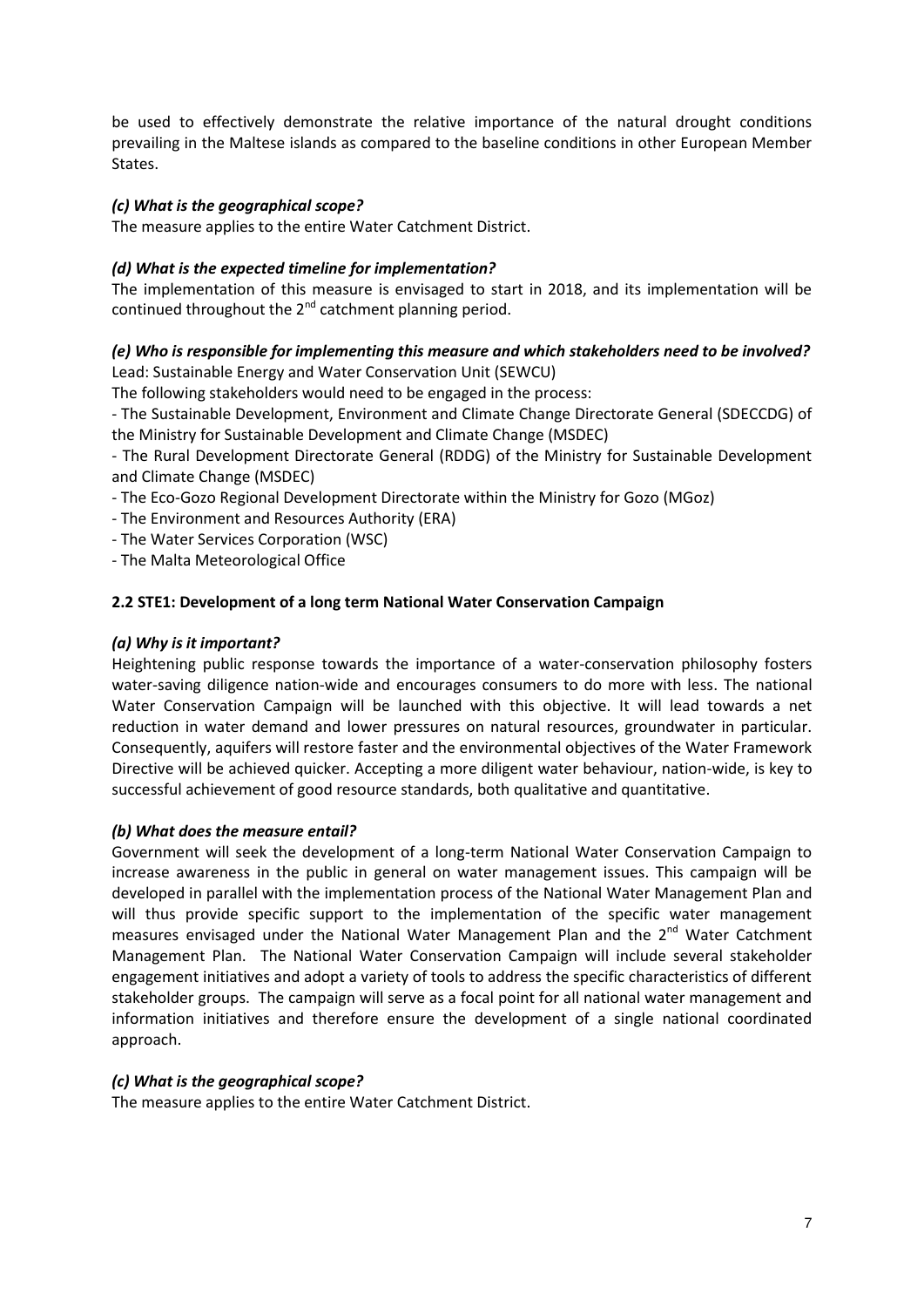# *(d) What is the expected timeline for implementation?*

This measure should be considered as an ongoing measure, and its implementation will be continued throughout the  $2^{nd}$  catchment management cycle.

# *(e) Who is responsible for implementing this measure and which stakeholders need to be involved?*  Lead: Sustainable Energy and Water Conservation Unit (SEWCU)

The following stakeholders would need to be engaged in the process:

- The Sustainable Development, Environment and Climate Change Directorate General (SDECCDG) of the Ministry for Sustainable Development and Climate Change (MSDEC)

- The Rural Development Directorate General (RDDG) of the Ministry for Sustainable Development and Climate Change (MSDEC)

- The Policy Development Directorate (PDD-MTI) within the Ministry for Transport and Infrastructure (MTI)

- The Eco-Gozo Regional Development Directorate within the Ministry for Gozo (MGoz)

- The Superintendent of Public Health (SPH)
- The Regulator for Energy and Water Services (REWS)
- The Environment and Resources Authority (ERA)
- The Environmental Health Department (EHD)
- The Planning Authority (PA)
- The Water Services Corporation (WSC)

- The Marine, Storm Water and Valley Management Unit (MSWVMU) within the Ministry for Transport and Infrastructure (MTI)

- The Buildings Regulations Office (BRO)
- Transport Malta (TM)
- Malta Enterprise (ME)
- The University of Malta (UoM)
- The Malta College for Arts, Science and Technology (MCAST)
- Local Councils

#### **2.3 DOM1 – Support mechanisms for water consumption audits in households**

#### *(a) Why is it important?*

Household consumption forms a substantial portion of the municipal supply. Water-use efficiency in households, although already low compared to the situation in other Member States, still offers a potential for use optimisation to reach higher conservation levels. Losses from faulty appliances and plumbing installations are often the cause of high water bills. Water audits on households can therefore inform consumers on measures to take to reduce their personal consumption and identify losses within private residences.

#### *(b) What does the measure entail?*

Through the implementation of this measure, Government will seek to establish the necessary capacity for providing water consumption audits to interested households. Through these water audits households can be advised on the actions which need to be undertaken to optimise their water consumption. This measure is doubly beneficial in as much as it aims to reduce the water demand of the domestic sector and will result in lower water bills for households. The measure will also seek to establish synergies with similar measures in the energy sector due to the strong nexus between water and energy consumption in households.

This measure will subsequently be also extended to commercial enterprises.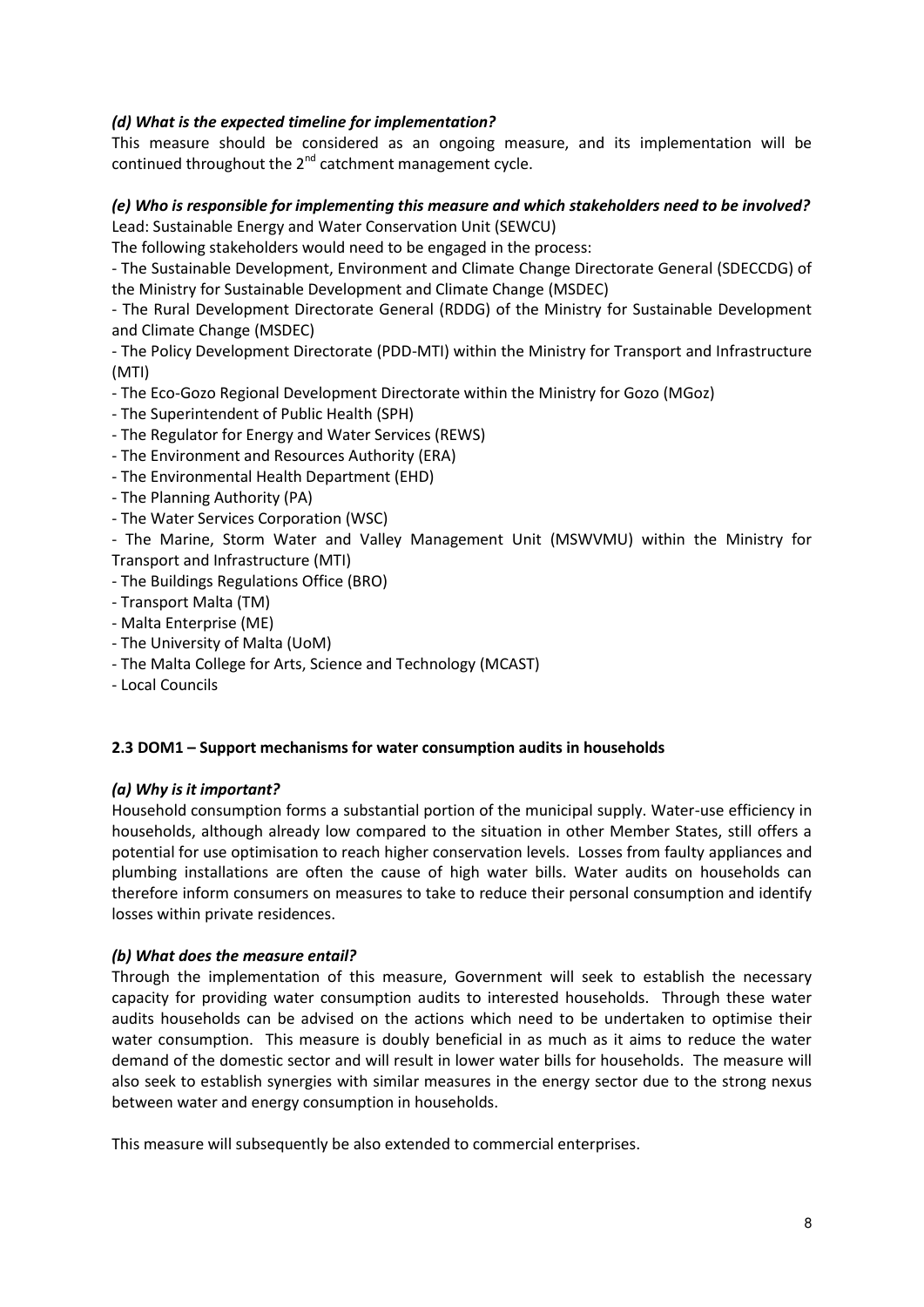# *(c) What is the geographical scope?*

The measure applies to the entire Water Catchment District.

#### *(d) What is the expected timeline for implementation?*

The implementation of this measure is envisaged to start in 2017, and its implementation will be continued throughout the  $2^{nd}$  catchment planning period.

#### *(e) Who is responsible for implementing this measure and which stakeholders need to be involved?*

Lead: Sustainable Energy and Water Conservation Unit

The following stakeholders would need to be engaged in the process:

- The Superintendent of Public Health (SPH)
- The Regulator for Energy and Water Services (REWS)
- The Environmental Health Department (EHD)
- The Water Services Corporation (WSC)
- The Buildings Regulations Office (BRO)
- Local Councils

# **2.4 AGR1 – Support schemes for the uptake of efficient irrigation technology by the arable agricultural sector.**

#### *(a) Why is it important?*

The agricultural sector is one of the main water consuming sectors in the Maltese islands, and therefore should be assisted to further optimise water use efficiency levels in line with the 'more crop per drop' concept. Though efficient irrigation techniques such as drip- and sprinkler- irrigation are widely applied by farmers today, options for further optimising the water-use of the sector should be actively considered. Increased efficiency, will enable the agricultural sector to reduce its dependency on natural water resources and thus contribute to the protection of its resource base.

#### *(b) What does the measure entail?*

Financial schemes to support the uptake of efficient irrigation technology by the arable agricultural sector will be included under Malta's Rural Development Programme. Financed measures will need to have a potential water saving impact of 5% of the current water usage by the respective operator. This in line with the statutory water efficiency requirements outlined under Article 36 of Regulation (EU) No 1305/2013. Furthermore, only interventions on irrigation schemes operating from a legal source of natural water will be supported.

#### *(c) What is the geographical scope?*

The measure applies to the entire Water Catchment District.

#### *(d) What is the expected timeline for implementation?*

The implementation of this measure is envisaged to start in 2016, and its implementation will be continued throughout the  $2^{nd}$  catchment planning period.

# *(e) Who is responsible for implementing this measure and which stakeholders need to be involved?*

Lead: Managing Authority, Funds and Programmes Division (FPD – MEAIM)

The following stakeholders would need to be engaged in the process:

- Sustainable Energy and Water Conservation Unit (SEWCU)

- The Sustainable Development, Environment and Climate Change Directorate General (SDECCDG) of the Ministry for Sustainable Development and Climate Change (MSDEC)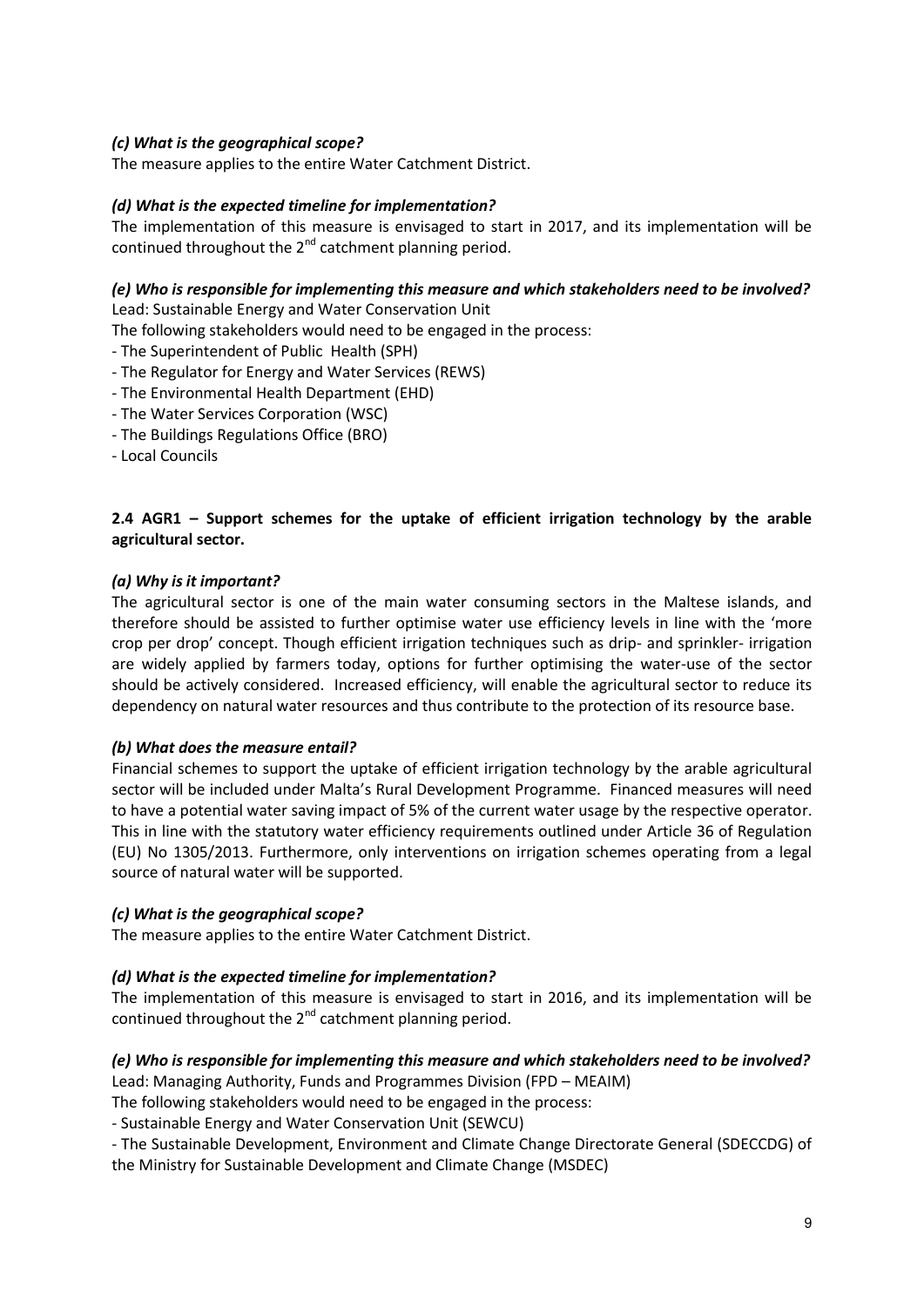- The Rural Development Directorate General (RDDG) of the Ministry for Sustainable Development and Climate Change (MSDEC)

# **2.5 AGR 2 – Support schemes for the uptake of efficient water technology by the animal husbandry sector.**

#### *(a) Why is it important?*

The animal husbandry sector is a consumer of municipal water. Maintenance of good veterinary standards warrant continuous availability of a wholesome supply of good quality freshwater on the holding to maintain hygiene standards and prevent propagation of disease. Farmers should be encouraged to utilise potable water exclusively for drinking water requirements whilst other nonconventional sources like harvested rainwater should be utilised for non consumptive needs. Financial schemes under the Rural Development Programme can support such initiatives. Increased water use efficiency will reduce pressure on the municipal supply, and thus costs to the operator; whilst also reducing the impact of the sector on natural water resources.

#### *(b) What does the measure entail?*

Financial schemes to support the uptake of efficient water-use technology by the animal husbandry sector will be included under Malta's Rural Development Programme. Financed measures will need to have a potential water saving impact of 5% of the current water usage by the respective operator. This in line with the statutory water efficiency requirements outlined under Article 36 of Regulation (EU) No 1305/2013. Furthermore, only interventions on schemes operating from a legal source of water will be supported.

#### *(c) What is the geographical scope?*

The measure applies to the entire Water Catchment District.

#### *(d) What is the expected timeline for implementation?*

The implementation of this measure is envisaged to start in 2016, and its implementation will be continued throughout the  $2^{nd}$  catchment planning period.

#### *(e) Who is responsible for implementing this measure and which stakeholders need to be involved?*  Lead: Managing Authority, Funds and Programmes Division (FPD – MEAIM)

The following stakeholders would need to be engaged in the process:

- Sustainable Energy and Water Conservation Unit (SEWCU)

- The Sustainable Development, Environment and Climate Change Directorate General (SDECCDG) of the Ministry for Sustainable Development and Climate Change (MSDEC)

- The Rural Development Directorate General (RDDG) of the Ministry for Sustainable Development and Climate Change (MSDEC)

**2.6 PUB2 – Establishment of minimum technical and economic levels of leakage in the municipal distribution network, and achievement of these thresholds through the ongoing leakage management and control programme operated by the public utility.** 

#### *(a) Why is it important?*

Demand management is needed to remove wasteful practices and instill good water behaviour. Besides being an important tool to support sustainability by reducing the pressures of water services, it reduces wastage, while doing away with unnecessary investment for supply augmentation – an approach strongly advocated by the European Commission. Malta has a strong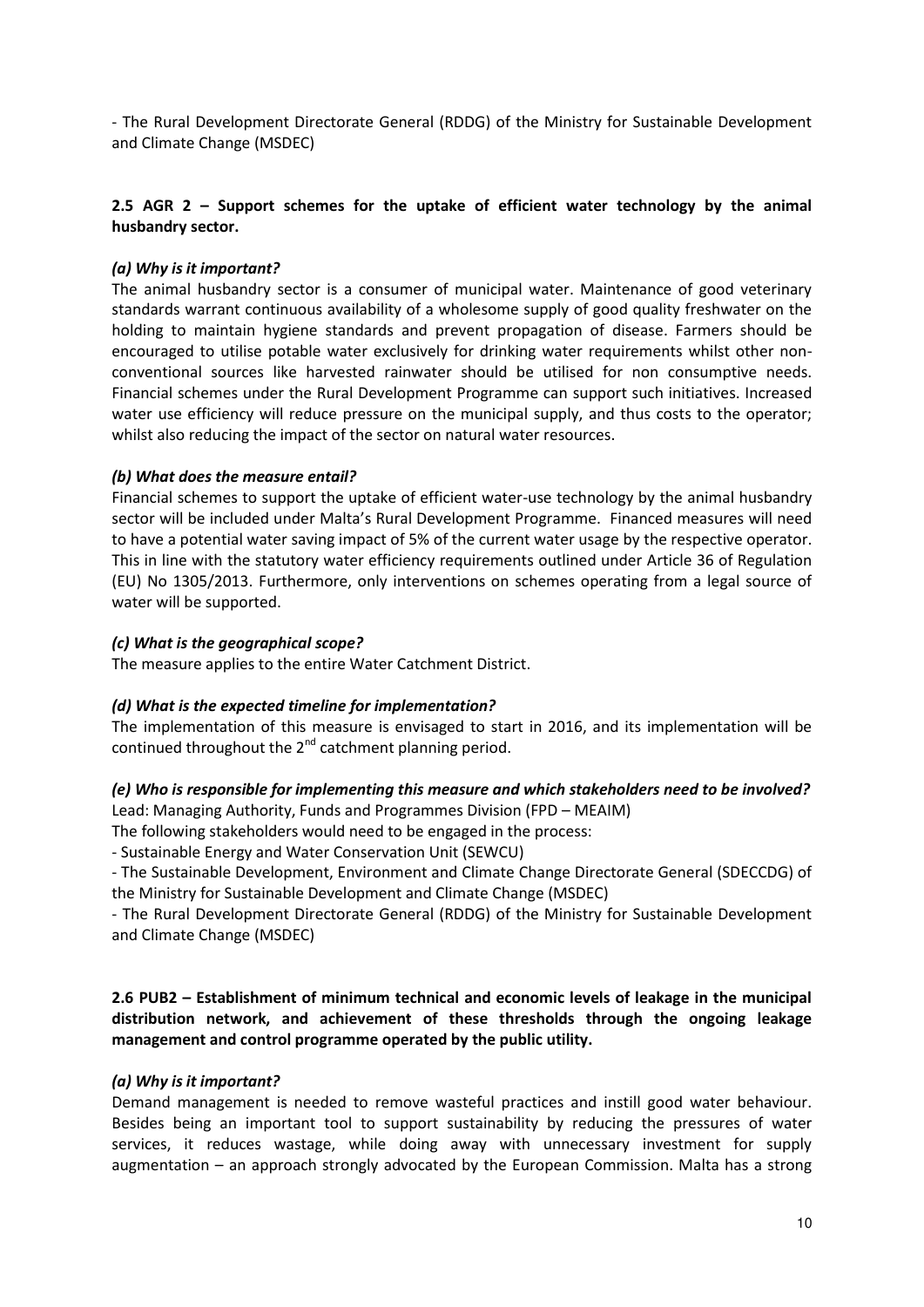and successful history with demand management when municipal system demand was reduced following the modernisation of the infrastructural network, the implementation of a leakage detection programme and a meter replacement campaign. Maintaining and improving these high levels of operational standards is important to ensure the achievement of high cost-recovery levels in the operations of the public utility.

# *(b) What does the measure entail?*

The minimum technical and economic levels of leakage achievable under the water distribution conditions prevailing in the Maltese islands will be established. The network leakage management programme undertaken by the Water Services Corporation will target the achievement of these minimum leakage objectives. This measure therefore aims at lowering the system demand of the Water Services Corporation, resulting in reducing the need for source water from the desalination plant and the groundwater abstraction network.

# *(c) What is the geographical scope?*

The measure applies to the entire Water Catchment District.

# *(d) What is the expected timeline for implementation?*

This measure should be considered as an ongoing measure, and its implementation will continue throughout the  $2^{nd}$  catchment management cycle.

# *(e) Who is responsible for implementing this measure and which stakeholders need to be involved?*  Lead: Water Services Corporation (WSC)

The following stakeholders would need to be engaged in the process:

- The Sustainable Energy and Water Conservation Unit (SEWCU)
- The Regulator for Energy and Water Services (REWS)

# **2.7 PUB3: Establishment of a voluntary Eco-Labelling scheme for water-use fixtures and appliances.**

# *(a) Why is it important?*

This is an important tool for water conservation. It seeks to induce a market shift from conventional water use-fixtures to those which are economical and can actually procure water saving. The scheme will give the necessary information to consumers enabling them to make correct decisions with respect to high levels of water use efficiency.

# *(b) What does the measure entail?*

Government will seek the establishment of a national eco-labelling scheme to clearly identify efficient water-use fixtures and appliances, on the lines of existing eco-schemes for vehicle emissions and energy consumption. The development and management of this scheme will be undertaken in full consultation with representatives of importers and retailers, to ensure its acceptability by the sector. The eco-labels, once adopted, will support consumers in making an informed choice on the water consumption characteristics of any new fixtures and appliances which they intend to acquire. The scheme will provide the necessary information structure on which future fiscal incentive schemes to support the acquisition of water efficient devices can be based.

# *(c) What is the geographical scope?*

The measure applies to the entire Water Catchment District.

#### *(d) What is the expected timeline for implementation?*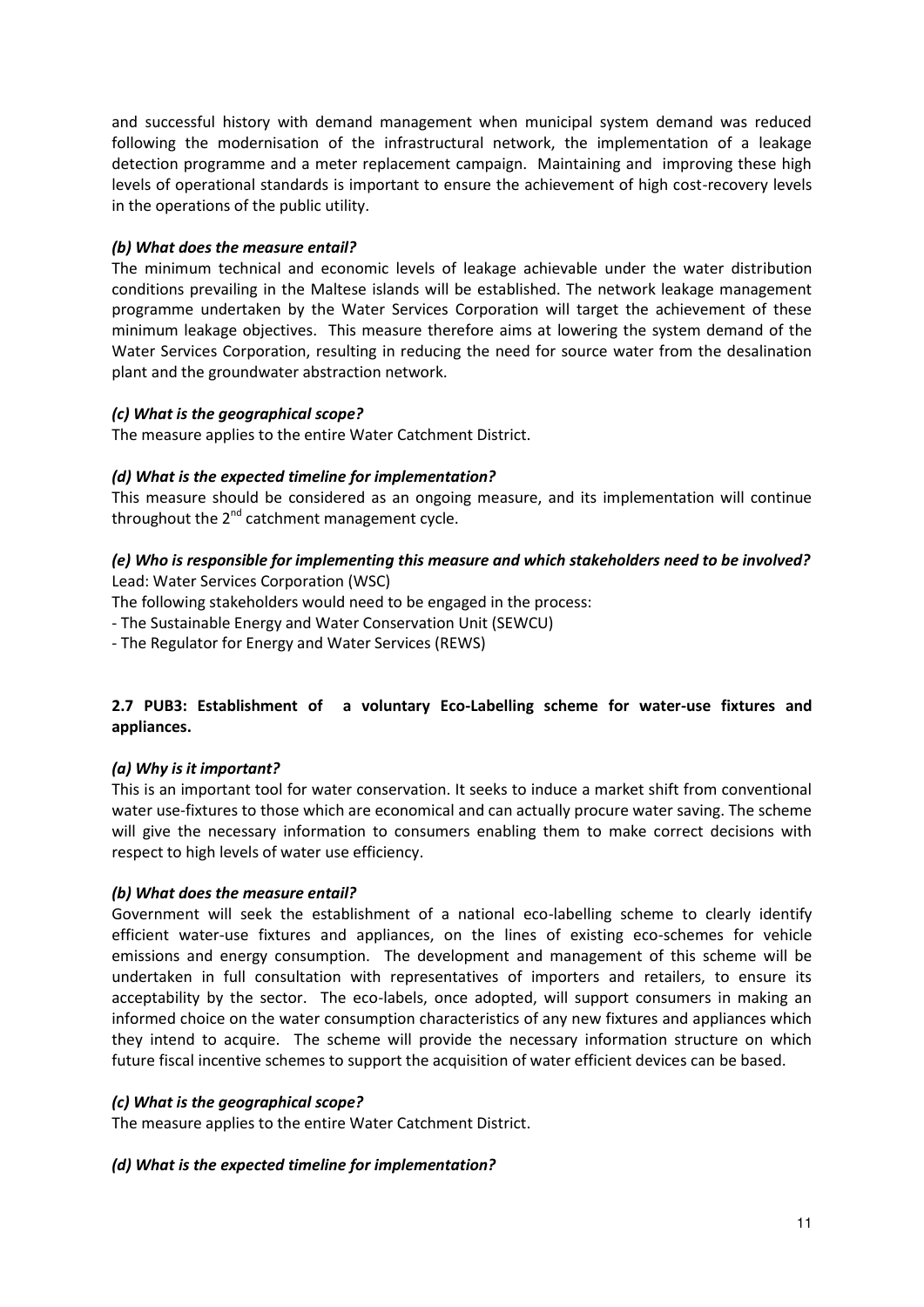The implementation of this measure is envisaged to start in 2018, and its implementation will be continued throughout the  $2^{nd}$  catchment planning period.

# *(e) Who is responsible for implementing this measure and which stakeholders need to be involved?*  Lead: Sustainable Energy and Water Conservation Unit (SEWCU)

The following stakeholders would need to be engaged in the process:

- The Superintendent of Public Health (SPH)
- The Water Services Corporation (WSC)
- The Buildings Regulations Office (BRO)
- The General Retailers and Traders Union (GRTU)

**2.8 RWH1: Survey on the status of existing rainwater harvesting infrastructure, identification of potential users of rainwater harvested in these infrastructures, undertaking of rehabilitation works and development of a management framework to ensure the effective use of harvested rainwater.** 

#### *(a) Why is it important?*

Several rainwater harvesting initiatives were undertaken in the past – a direct reflection of the importance given to this resource. Most of the stream channels in the major catchments were barred by shallow dams whilst open reservoir schemes were constructed to capture storm water. Underground reservoirs and cisterns, dating back to British and Knights period can be found in towns and villages where good use can be made with the harvested rainwater for landscaping and other secondary purposes. The optimum use of these facilities provides an important potential for bettering the management of rainwater runoff.

#### *(b) What does the measure entail?*

This measure will address the state of existing public rainwater harvesting infrastructure and aim to undertake a comprehensive restoration of these public assets to ensure their effective use in the management of rainwater runoff. The implementation of the measure will be undertaken in four parallel phases, namely:

a) identification of the location of existing infrastructure through assessment of existing documentation and a public engagement campaign;

b) survey of the status of these infrastructures and assessment of the rehabilitation works required;

c) identification of potential users for harvested rainwater, and development of management agreements with such users; and

d) undertaking of rehabilitation works to restore the rainwater harvesting infrastructures.

#### *(c) What is the geographical scope?*

The measure applies to the entire Water Catchment District.

#### *(d) What is the expected timeline for implementation?*

The implementation of this measure is envisaged to start in 2017, and its implementation will be continued throughout the  $2^{nd}$  catchment planning period.

# *(e) Who is responsible for implementing this measure and which stakeholders need to be involved?*  Lead: Sustainable Energy and Water Conservation Unit (SEWCU)

The following stakeholders would need to be engaged in the process:

- The Policy Development Directorate (PDD-MTI) within the Ministry for Transport and Infrastructure (MTI)

- The Eco-Gozo Regional Development Directorate within the Ministry for Gozo (MGoz)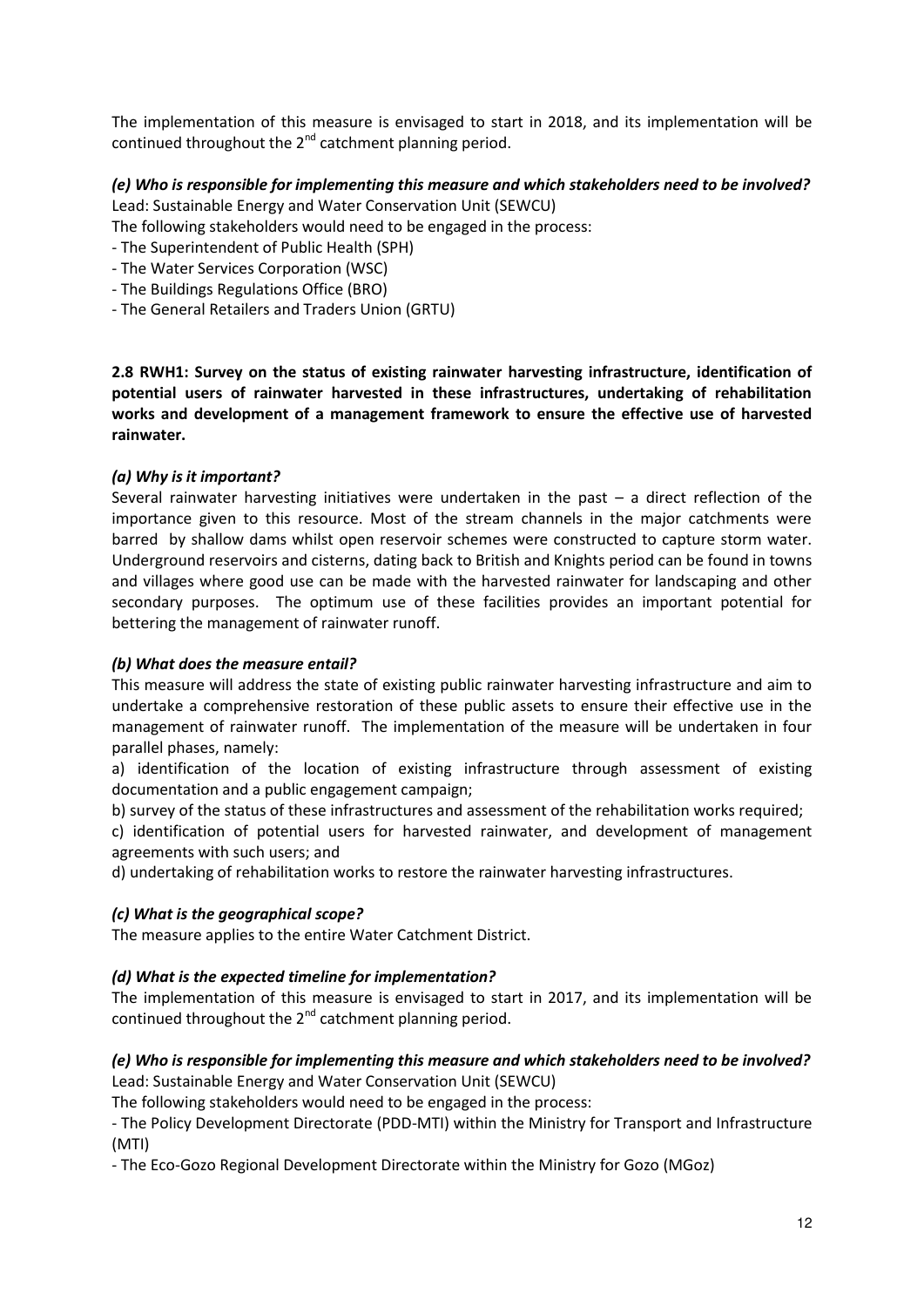- The Superintendent of Public Health (SPH)
- The Environment and Resources Authority (ERA)
- The Environmental Health Department (EHD)
- The Planning Authority (PA)

- The Marine, Storm Water and Valley Management Unit (MSWVMU) within the Ministry for Transport and Infrastructure (MTI)

- Local Councils

**2.9 RWH2 – Development of the administrative capacity required to ensure the effective implementation of current legislative requirements in relation to the development of rainwater harvesting facilities and associated secondary water conveyance systems.** 

# *(a) Why is it important?*

Responsibilities for the implementation of rainwater capture, at urban level are today spread between several agencies. The urban sector offers potential for the use of alternative sources, in particular rainwater run-off, to broaden the sector's resource base and reduce its dependence on the municipal supply - groundwater and desalinated water. Effective implementation of the regulatory requirements outlined under Technical Guidance Document F for the Conservation of Fuel, Energy and Natural Resources is thereby required to ensure the development of a national capacity for alternative water resources and also ensure their effective use.

# *(b) What does the measure entail?*

This measure will seek the development of the administrative capacity required to ensure the effective enforcement of legislative requirements related to the development of rainwater harvesting facilities and associated secondary water conveyance systems with all new developments.

Furthermore, in collaboration with the Planning Authority, a technical review of existing legislation will be undertaken to optimise the storage requirements for rainwater harvesting cisterns in view of existing constant-use scenarios as opposed to the needs for a carrying over capacity from the wet to dry season. It is envisaged that this review could result in lower storage requirements, and thus lower the economic impact to users related to the development of these facilities.

# *(c) What is the geographical scope?*

The measure applies to the entire Water Catchment District.

#### *(d) What is the expected timeline for implementation?*

The implementation of this measure is envisaged to start in 2017, and expected to be concluded by 2018.

# *(e) Who is responsible for implementing this measure and which stakeholders need to be involved?*

Lead: Sustainable Energy and Water Conservation Unit (SEWCU)

The following stakeholders would need to be engaged in the process:

- The Superintendent of Public Health (SPH)
- The Environmental Health Department (EHD)
- The Planning Authority (PA)
- The Buildings Regulations Office (BRO)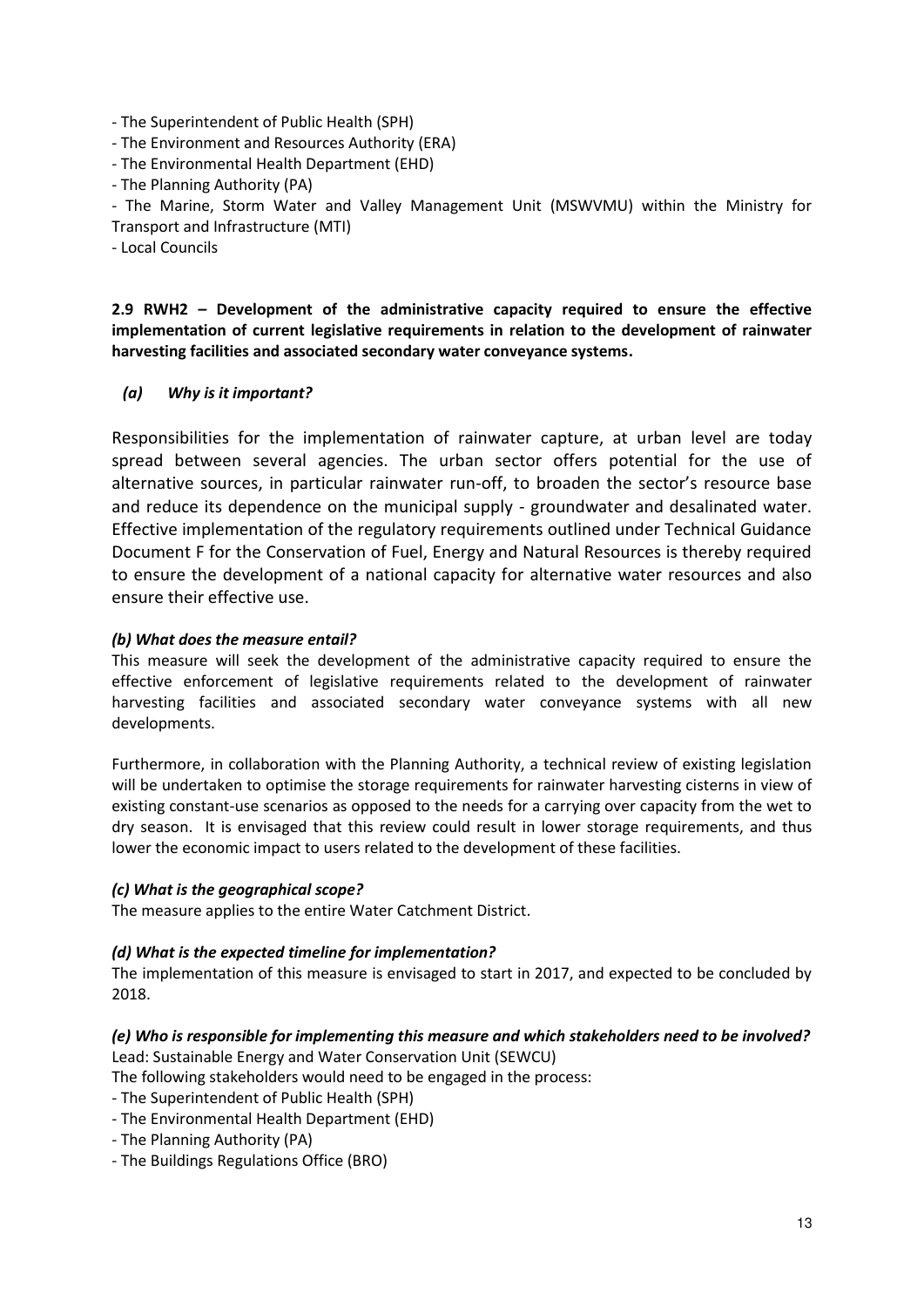# **2.10 RWH4 – Support schemes for the development of rainwater runoff harvesting facilities in the agricultural and commercial sectors**

# *(a) Why is it important?*

The agricultural sector is highly dependent on groundwater which is the main source for irrigation water, followed by harvested rainwater and treated sewage effluent. Promoting alternative sources for irrigation water is key to reducing groundwater abstractions for irrigation, whilst maintaining the operational capacity of the sector. There still is good potential for rain-water harvesting especially from rural roads and tracks to provide an irrigation alternative to groundwater.

# *(b) What does the measure entail?*

This measure will seek the establishment of financial incentive schemes to support the development of rainwater runoff facilities in the agricultural and commercial sectors.

In the case of the agricultural sector, these schemes will be integrated in the Rural Development Programme under the EAFRD. Financed measures will need to have a potential water saving impact of 5% of the current water usage by the respective operator. This in line with the statutory water efficiency requirements outlined under Article 36 of Regulation (EU) No 1305/2013.

# *(c) What is the geographical scope?*

The measure applies to the entire Water Catchment District.

# *(d) What is the expected timeline for implementation?*

The implementation of this measure is envisaged to start in 2016, and its implementation will be continued throughout the 2<sup>nd</sup> catchment planning period.

# *(e) Who is responsible for implementing this measure and which stakeholders need to be involved?*

Lead: Sustainable Energy and Water Conservation Unit (SEWCU), Managing Authority, Funds and Programmes Division (FPD – MEAIM), Malta Enterprise (ME)

The following stakeholders would need to be engaged in the process:

- The Rural Development Directorate General (RDDG) of the Ministry for Sustainable Development and Climate Change (MSDEC)

- The Policy Development Directorate (PDD-MTI) within the Ministry for Transport and Infrastructure (MTI)

- The Eco-Gozo Regional Development Directorate within the Ministry for Gozo (MGoz)
- The Superintendent of Public Health (SPH)
- The Environmental Health Department (EHD)
- The Planning Authority (PA)
- The Buildings Regulations Office (BRO)

#### **2.11 RWH6: Rehabilitation of existing rainwater harvesting dam structures in valleys.**

#### *(a) Why is it important?*

The importance of valley protection is undiscounted, not only for resource purposes but also for the conservation and protection of ecosystems which thrive in these areas. Valleys provide the lowest terrain of a water catchment and as such are very important for natural recharge. The restoration of dams is therefore conducive towards this aim as it will augment infiltration of harvested rainwater.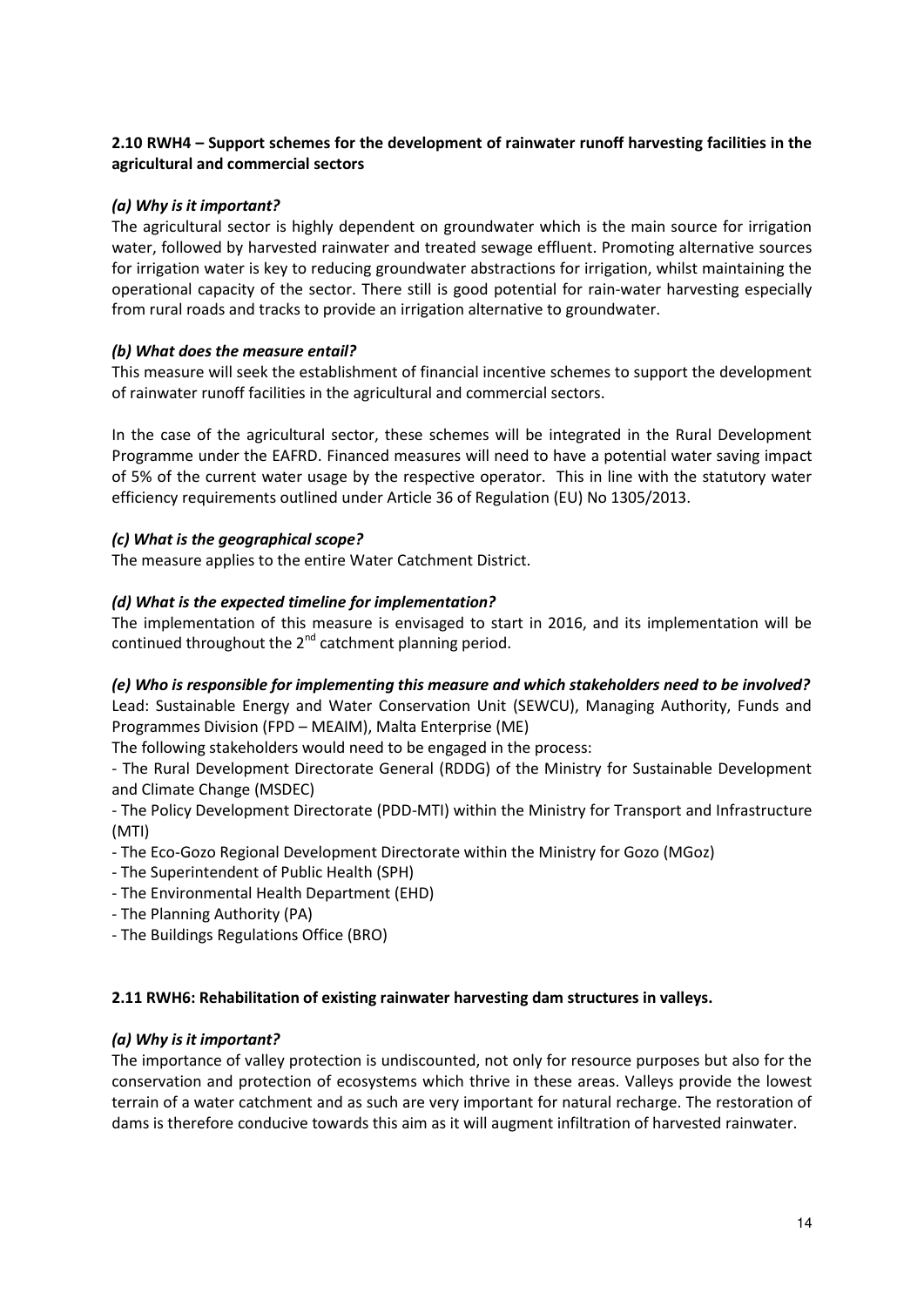# *(b) What does the measure entail?*

This measure will seek the development of a valley management master plan which will regulate the long-term rehabilitation of rainwater runoff storage areas behind valley dam structures whilst ensuring the necessary level of protection to the valley ecosystem. The master plan will seek to identify opportunities for the development of these valley systems into sustainable recreational areas which provide educational information about the important ecosystems sustained in the valley systems.

# *(c) What is the geographical scope?*

The measure applies to the entire Water Catchment District.

# *(d) What is the expected timeline for implementation?*

The implementation of this measure is envisaged to start in 2017, and its implementation will be continued throughout the  $2^{nd}$  catchment planning period.

# *(e) Who is responsible for implementing this measure and which stakeholders need to be involved?*  Lead: Sustainable Energy and Water Conservation Unit (SEWCU)

The following stakeholders would need to be engaged in the process:

- The Sustainable Development, Environment and Climate Change Directorate General (SDECCDG) of the Ministry for Sustainable Development and Climate Change (MSDEC)

- The Rural Development Directorate General (RDDG) of the Ministry for Sustainable Development and Climate Change (MSDEC)

- The Policy Development Directorate (PDD-MTI) within the Ministry for Transport and Infrastructure (MTI)

- The Eco-Gozo Regional Development Directorate within the Ministry for Gozo (MGoz)

- The Environment and Resources Authority (ERA)
- The Planning Authority (PA)

- The Marine, Storm Water and Valley Management Unit (MSWVMU) within the Ministry for Transport and Infrastructure (MTI)

- Local Councils

# **2.12 NEW1: Commissioning of three polishing plants with a production capacity of 7 million m3/year**

#### *(a) Why is it important?*

Treated wastewater in Malta has quality characteristics which constrain its utilisation by agriculture and industry. To overcome this limitation, three new polishing plants will polish secondary treated effluent by ultra-filtration and membrane processes. The resulting product will achieve high quality specifications, making its application possible for irrigation of, for industrial applications, landscaping and for artificial recharge schemes.

#### *(b) What does the measure entail?*

The Water Services Corporation will finalise the works for the development of three polishing plants, two in Malta and one in Gozo, with an annual production capacity of 7 million cubic meters of New Water Resources.

#### *(c) What is the geographical scope?*

The measure applies to the entire Water Catchment District.

#### *(d) What is the expected timeline for implementation?*

The implementation of this measure is envisaged to be concluded in 2016.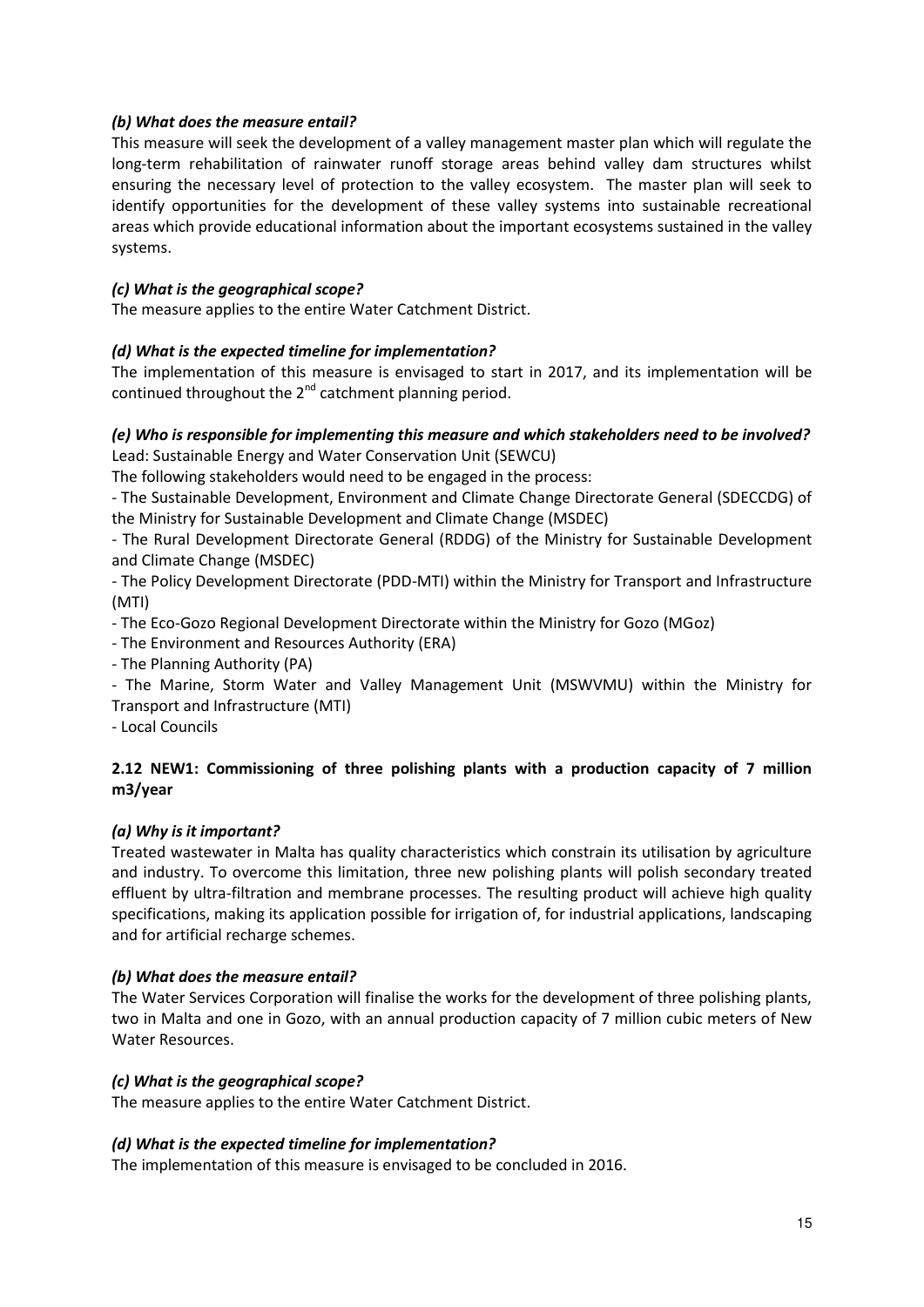# *(e) Who is responsible for implementing this measure and which stakeholders need to be involved?*  Lead: Water Services Corporation (WSC)

The following stakeholders would need to be engaged in the process:

- Sustainable Energy and Water Conservation Unit (SEWCU)

 - The Rural Development Directorate General (RDDG) of the Ministry for Sustainable Development and Climate Change (MSDEC)

- The Superintendent of Public Health (SPH)
- The Regulator for Energy and Water Services (REWS)
- The Environment and Resources Authority (ERA)
- The Environmental Health Department (EHD)

# **2.13 NEW2: Development and implementation of a branding campaign for New Water Resources**

# *(a) Why is it important?*

Branding will seek to promote New Water as a reliable alternative to more costly sources of supply. It will develop an image for New Water projecting this resource as a safe alternative to groundwater particularly for irrigation and commercial purposes.

# *(b) What does the measure entail?*

A branding framework to support the introduction of New Water Resources will be developed by MCAST's Institute of Arts and Design. This framework will then be utilised for the development of a long-term branding campaign aimed at presenting these New Water resources as a safe and strategic resource to ensure the continued sustainable use of water resources in the Maltese islands.

# *(c) What is the geographical scope?*

The measure applies to the entire Water Catchment District.

#### *(d) What is the expected timeline for implementation?*

The implementation of this measure is envisaged to start in 2016, and its implementation will be continued throughout the 2<sup>nd</sup> catchment planning period.

# *(e) Who is responsible for implementing this measure and which stakeholders need to be involved?*

Lead: Water Services Corporation (WSC)

The following stakeholders would need to be engaged in the process:

- Sustainable Energy and Water Conservation Unit (SEWCU)

- The Regulator for Energy and Water Services (REWS)

#### **2.14 NEW3: Development of Demonstration sites for the application of New Water Resources.**

#### *(a) Why is it important?*

The acceptance of New Water by users is a long process which necessitates a strong dialogue between authorities and stakeholders in order to convince the latter to switch to this alternative supply. Demonstration projects will therefore produce visibility of results and will allow stakeholders to evaluate the outcome, freely and independently. These projects will be supported by professional analytical services with the aim of transparently providing the necessary information on the safe use of this new water resource.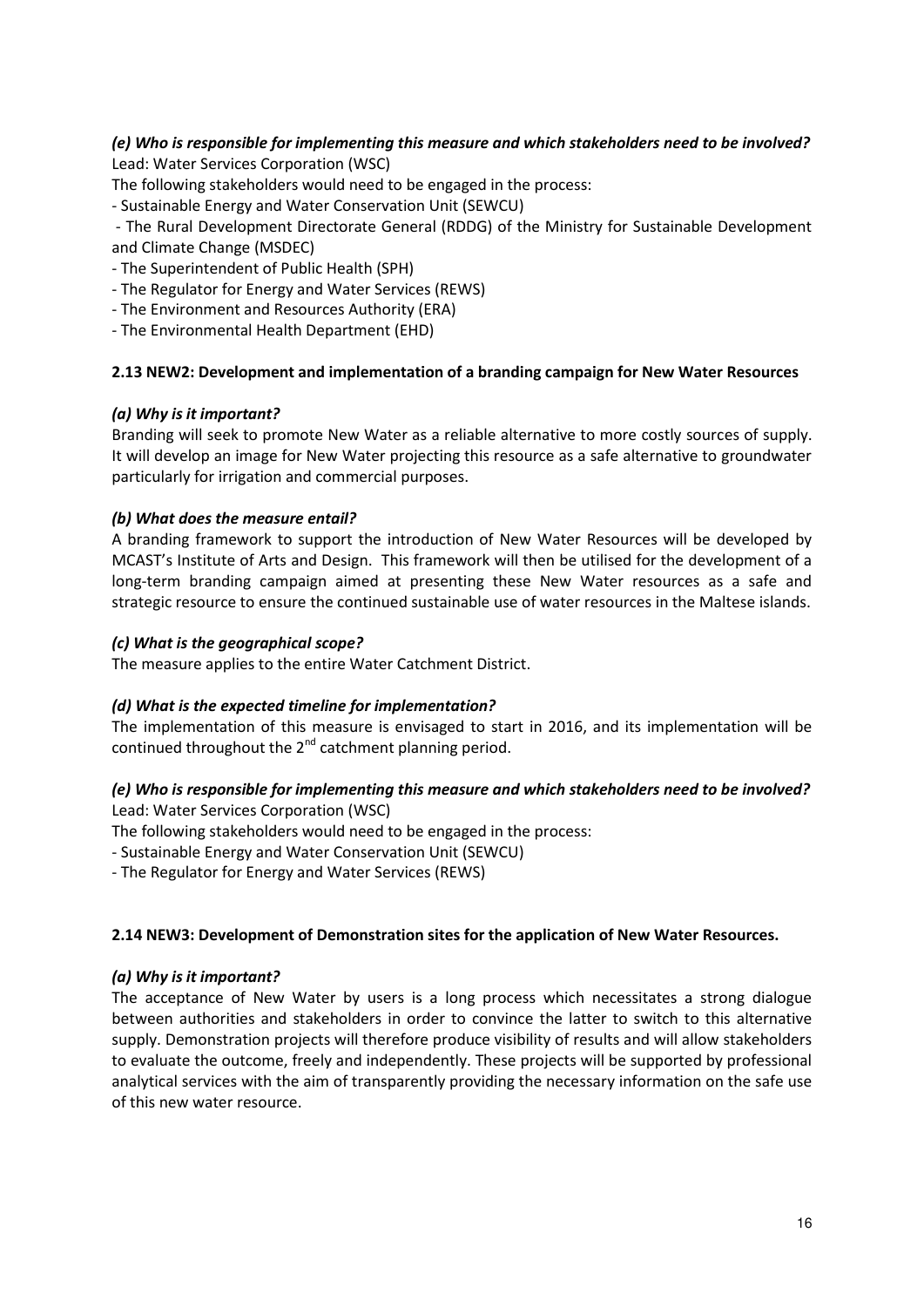# *(b) What does the measure entail?*

The Water Services Corporation will coordinate the development of pilot sites where the application of New Water Resources will be undertaken, in order to effectively demonstrate the safe application of these resources for irrigation to potential users. The development of these pilot sites will be undertaken with the engagement of MCAST and farmers, and will be ideally located within agricultural areas.

# *(c) What is the geographical scope?*

The measure applies to the entire Water Catchment District.

# *(d) What is the expected timeline for implementation?*

The implementation of this measure is envisaged to start in 2016, and its implementation will be continued throughout the  $2^{nd}$  catchment planning period.

# *(e) Who is responsible for implementing this measure and which stakeholders need to be involved?*  Lead: Water Services Corporation (WSC)

The following stakeholders would need to be engaged in the process:

- The Sustainable Energy and Water Conservation Unit (SEWCU)

- The Rural Development Directorate General (RDDG) of the Ministry for Sustainable Development and Climate Change (MSDEC)

- The Eco-Gozo Regional Development Directorate within the Ministry for Gozo (MGoz)
- The Superintendent of Public Health (SPH)
- The Regulator for Energy and Water Services (REWS)
- The Environment and Resources Authority (ERA)
- The Environmental Health Department (EHD)
- Malta Enterprise (ME)
- The Malta College of Arts, Science and Technology (MCAST)

# **2.15 NEW4: Development of dedicated distribution facilities for New Water to enable its availability at the point of use.**

#### *(a) Why is it important?*

New Water treatment works will be developed at existing sites located along the shoreline. These locations are rather distant from the points of use thus necessitating the development of a proper distribution network. Distribution networks will ensure availability of New Water at the point of use and facilitate uptake.

#### *(b) What does the measure entail?*

Through this measure, the Water Services Corporation will develop short and long term strategies aimed at guiding the development of dedicated distribution networks to deliver the New Water resources to agricultural and industrial users. The implementation of the measure will start with a feasibility assessment based on the results of the Water Demand Map envisaged under Measure PUB1, on which the spread of the distribution facilities will be initially assessed. Furthermore, the assessment will investigate the potential need for further localized polishing facilities to widen the consumer base for the New Water resources.

#### *(c) What is the geographical scope?*

The measure applies to the entire Water Catchment District.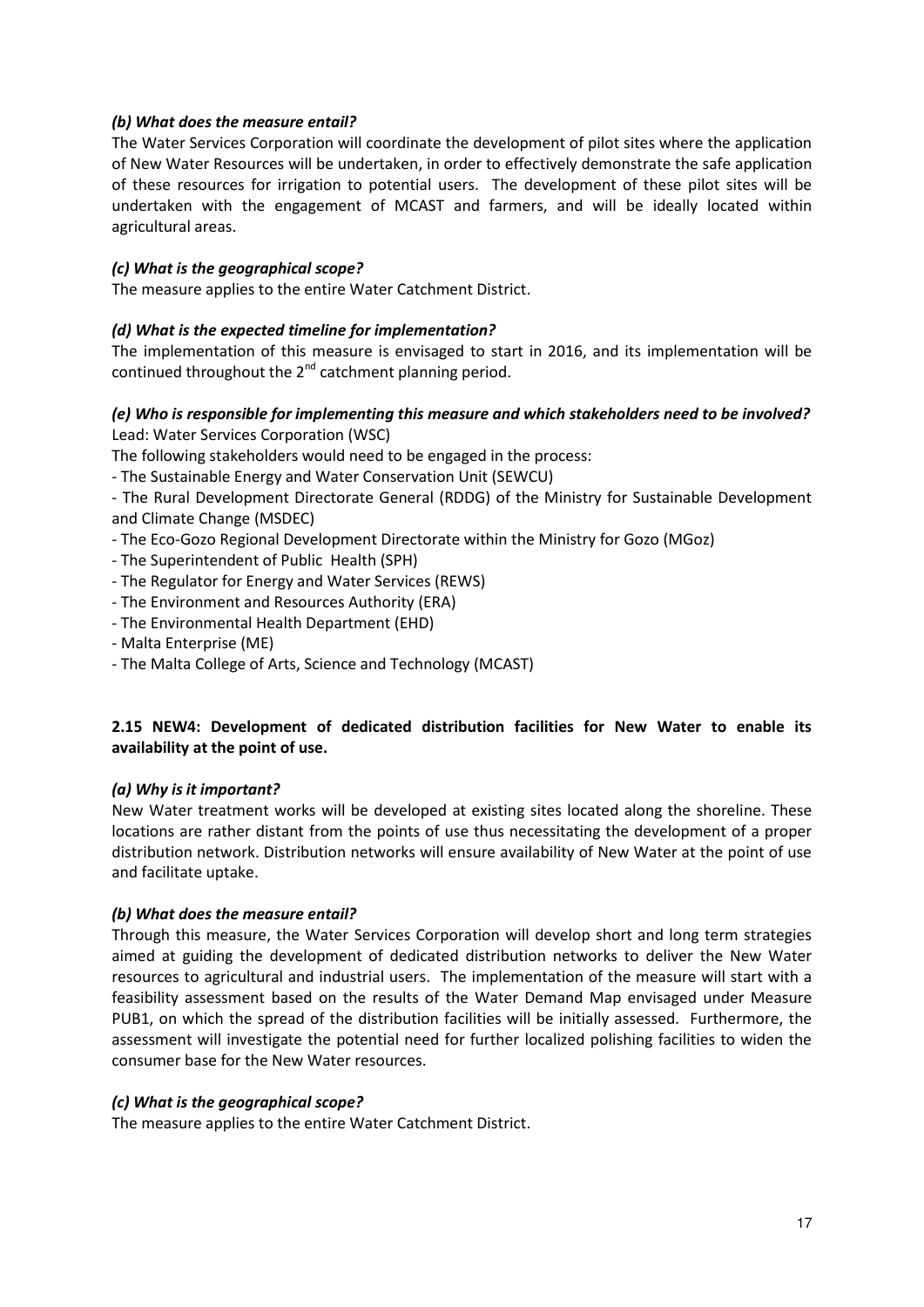# *(d) What is the expected timeline for implementation?*

The implementation of this measure is envisaged to start in 2017, and its implementation will be continued throughout the  $2^{nd}$  catchment planning period.

# *(e) Who is responsible for implementing this measure and which stakeholders need to be involved?*  Lead: Water Services Corporation (WSC)

The following stakeholders would need to be engaged in the process:

- Sustainable Energy and Water Conservation Unit (SEWCU)

 - The Rural Development Directorate General (RDDG) of the Ministry for Sustainable Development and Climate Change (MSDEC)

- The Eco-Gozo Regional Development Directorate within the Ministry for Gozo (MGoz)

- The Regulator for Energy and Water Services (REWS)

# **2.16 STE3: Development of demonstration projects to showcase the application of innovative technology in the local water sector.**

# *(a) Why is it important?*

Research is one of the necessary tools to drive innovation. The themes of key interest include, membrane technology, re-use applications, energy efficiency, network efficiency and modelling, remotely operated control, groundwater management, and smart irrigation. Demo-projects will be developed in collaboration with the University and the MCAST and these will provide opportunity for students to further their studies and improve chances of career progression

# *(b) What does the measure entail?*

Government will seek the development of demonstration and pilot projects to showcase the application of innovative technology in the local water sector. These demonstration actions will support the implementation of the measures envisaged under the  $2<sup>nd</sup>$  Water Catchment Management Plan and focus on priority issues such as:

- the use of New Water resources,
- Managed Aquifer Recharge,
- Innovative Desalination Technology,
- Efficient Irrigation Technology, and
- Grey water recycling.

These pilot actions will be funded through European Research Programmes in order to ensure the direct involvement of established expertise from European research institutions. As far as possible Government will seek the involvement of higher educational institutions in the development and management of these demonstration projects in order to provide an added educational dimension to these initiatives.

#### *(c) What is the geographical scope?*

The measure applies to the entire Water Catchment District.

#### *(d) What is the expected timeline for implementation?*

This measure should be considered as an ongoing measure, and its implementation will be continued throughout the  $2^{nd}$  Catchment Management cycle.

# *(e) Who is responsible for implementing this measure and which stakeholders need to be involved?*

Lead: Sustainable Energy and Water Conservation Unit (SEWCU)

The following stakeholders would need to be engaged in the process: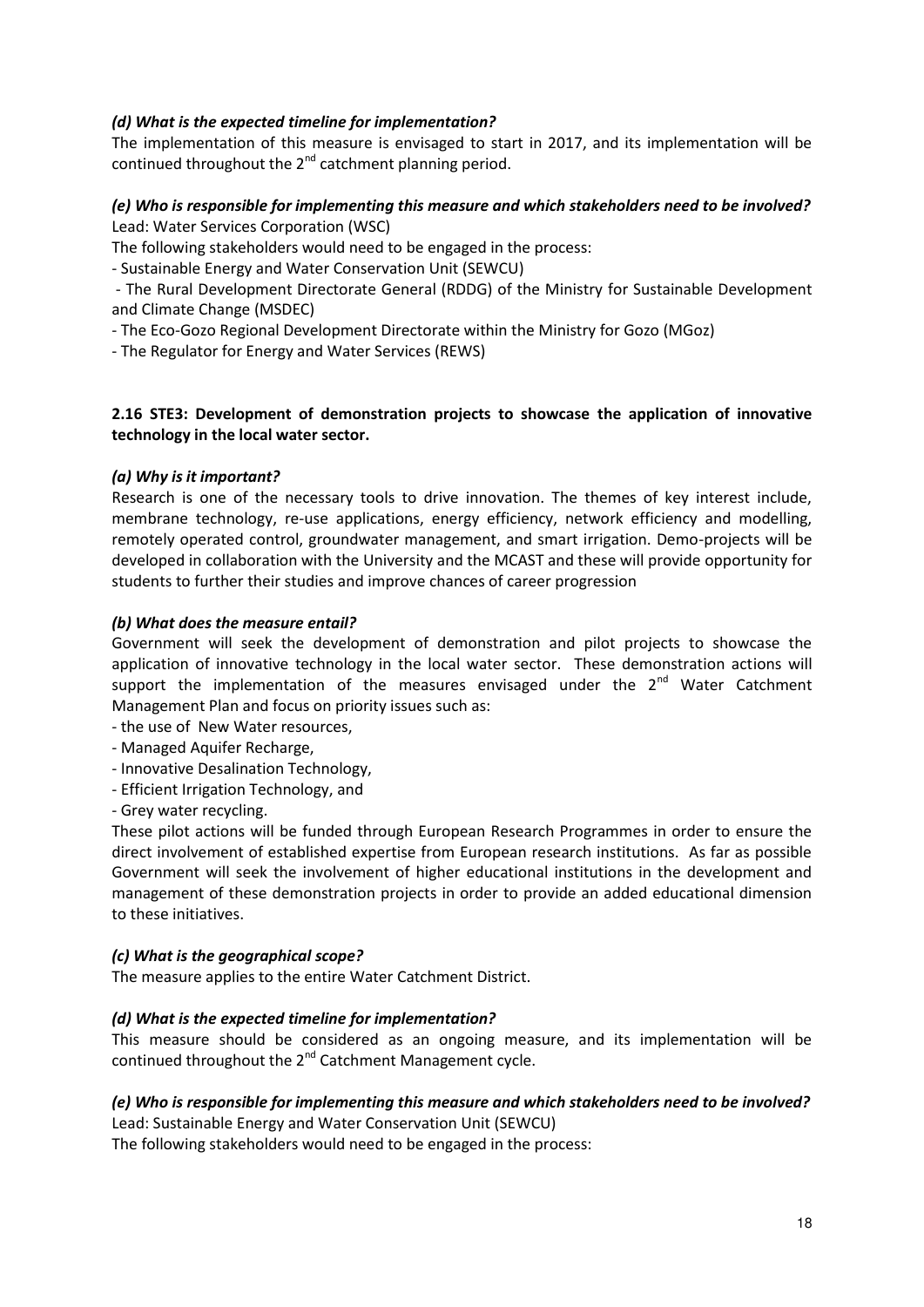- The Sustainable Development, Environment and Climate Change Directorate General (SDECCDG) of the Ministry for Sustainable Development and Climate Change (MSDEC)

- The Rural Development Directorate General (RDDG) of the Ministry for Sustainable Development and Climate Change (MSDEC)

- The Policy Development Directorate (PDD-MTI) within the Ministry for Transport and Infrastructure (MTI)

- The Eco-Gozo Regional Development Directorate within the Ministry for Gozo (MGoz)
- The Superintendent of Public Health (SPH)
- The Regulator for Energy and Water Services (REWS)
- The Environment and Resources Authority (ERA)
- The Environmental Health Department (EHD)
- The Planning Authority (PA)
- The Water Services Corporation (WSC)

- The Marine, Storm Water and Valley Management Unit (MSWVMU) within the Ministry for Transport and Infrastructure (MTI)

- The Buildings Regulations Office (BRO)
- Transport Malta (TM)
- Malta Enterprise (ME)
- The Malta College for Arts, Science and Technology (MCAST),
- The University of Malta (UOM),
- Local Councils

# **2.17 PUB5: Support mechanisms for research initiatives on grey-water recycling systems for the domestic and commercial sectors.**

#### *(a) Why is it important?*

Greywaters constitute a reliable source of secondary waters, for household and commercial establishments, which effectively increase their water-use efficiency. As yet very little use is made of this resource possibly due to a lack of commercial interest to apply treatment technological on a small scale. Research initiatives directed towards the development of modular facilities on a small scale will be supported and encouraged during the period under consideration.

#### *(b) What does the measure entail?*

The in-house recycling of grey-water for secondary uses has the potential of reducing direct water use by between 20 and 30%. Unfortunately, locally adapted recycling systems which can be easily acquired by consumers do not exist. This measure will seek to incentivise the local industrial sector to initiate research activities aimed at developing local solutions for low-cost, easily installable and safe grey-water recycling solutions, by making available research grants which can support operators to undertake such initiatives.

#### *(c) What is the geographical scope?*

The measure applies to the entire Water Catchment District.

#### *(d) What is the expected timeline for implementation?*

The implementation of this measure is envisaged to start in 2018, and its implementation will be continued throughout the  $2^{nd}$  catchment planning period.

# *(e) Who is responsible for implementing this measure and which stakeholders need to be involved?*

Lead: Sustainable Energy and Water Conservation Unit (SEWCU) The following stakeholders would need to be engaged in the process: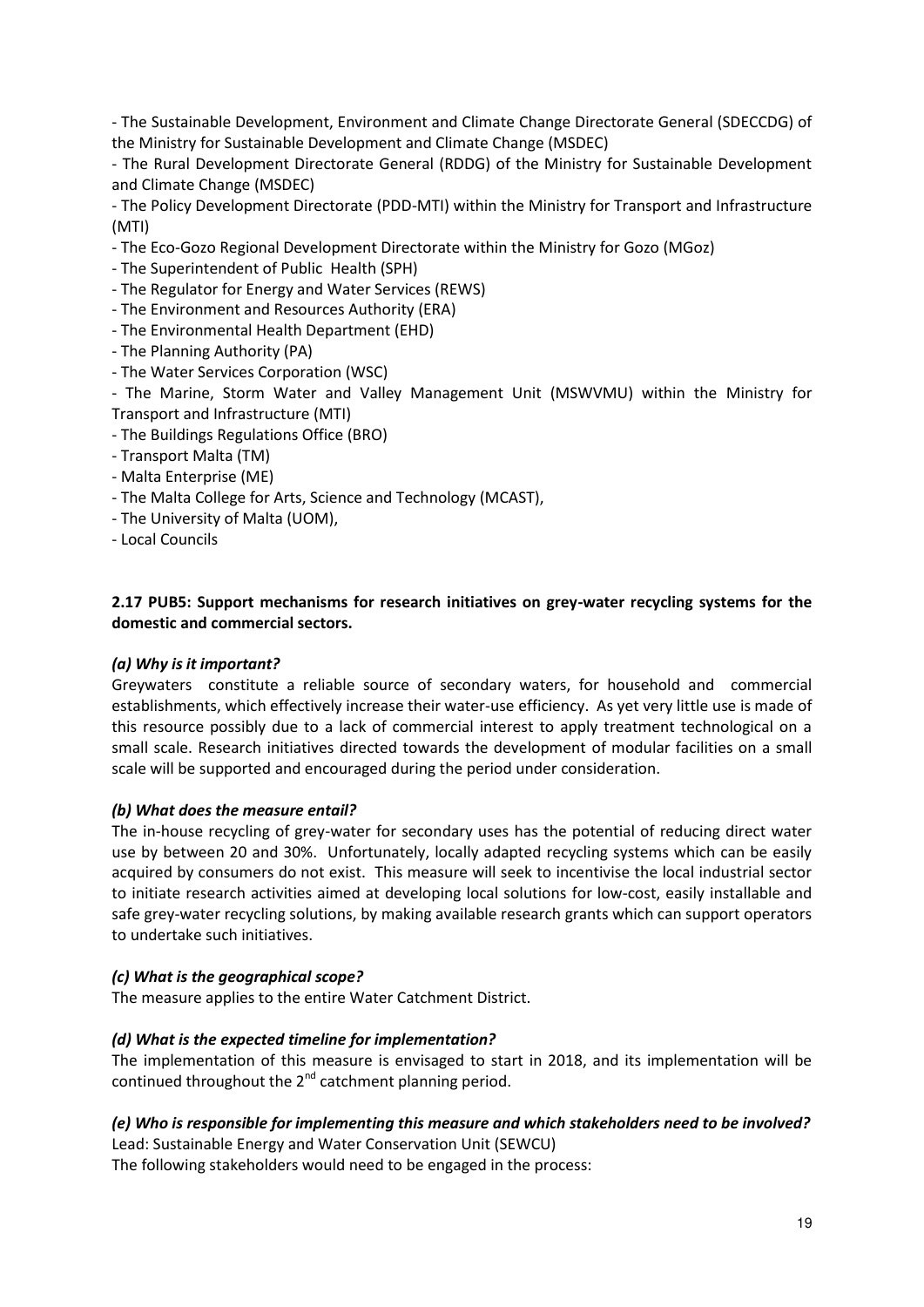- The Superintendent of Public Health (SPH)
- The Regulator for Energy and Water Services (REWS)
- The Environmental Health Department (EHD)
- The Planning Authority (PA)
- The Water Services Corporation (WSC)
- The Buildings Regulations Office (BRO)
- The Malta Council for Science and Technology (MCST)
- The Malta College for Arts, Science and Technology (MCAST)
- The University of Malta (UoM)

# **3 Flood Risk Management Plans**

Directive 2007/60/EC on the assessment and management of flood risks aims to establish a framework for the assessment and management of flood risks, aiming at the reduction of the adverse consequences for human health, the environment, cultural heritage and economic activity associated with floods in the Community. To achieve its objectives, the Directive requires Member States to develop Flood Risk Management Plans to coordinate the implementation of flood management measures within identified flood risk areas.

The Flood Risk Management Plan for the Malta Water Catchment District has been integrated within the 2<sup>nd</sup> Water Catchment Management Plan. This section presents an outline of the measures in the 2<sup>nd</sup> WCMP intended to address the management of floods within the Catchment District.

#### **3.1 Floods in the context of the Malta Water Catchment District**

The implementation of the Floods Directive in the Malta Water Catchment District needs to consider the specific hydrological conditions of the Catchment District. During storm events, the dry valley channels adopt their natural function as a storm water culvert whereby the uncontrolled surface water runoff generated throughout the urban areas is conveyed downstream, for eventual discharge at the coastal zone. This flow of surface water runoff within the valley channel is limited to the main part of the valley channel which has been built up and this flow occurs for a very short period of time (in the order of a couple of hours) after the termination of the rainfall event. Therefore locally the term flooding is understood as the presence of uncontrolled surface water runoff which is located in urbanised valley channels which are not normally covered by water.

#### **3.2 Identification of areas prone to flooding**

The dry nature of Maltese water courses has throughout the island's history led to urban development within the actual water course. In fact, urban areas have throughout the years extended on what was once the original valley floor. The flow of uncontrolled surface water runoff occurs through these areas for a short period of time following intense rainfall events. The depth of rainwater runoff in the urbanised segments of the valley channel does not always reach the levels of significance required to pose a risk to the population and the economic activities undertaken within these risk areas. For the purpose of the implementation of the Floods Directive, risk from flooding was considered to occur only in those parts of the valley channel in which storm water runoff reaches levels exceeding 30cm in depth.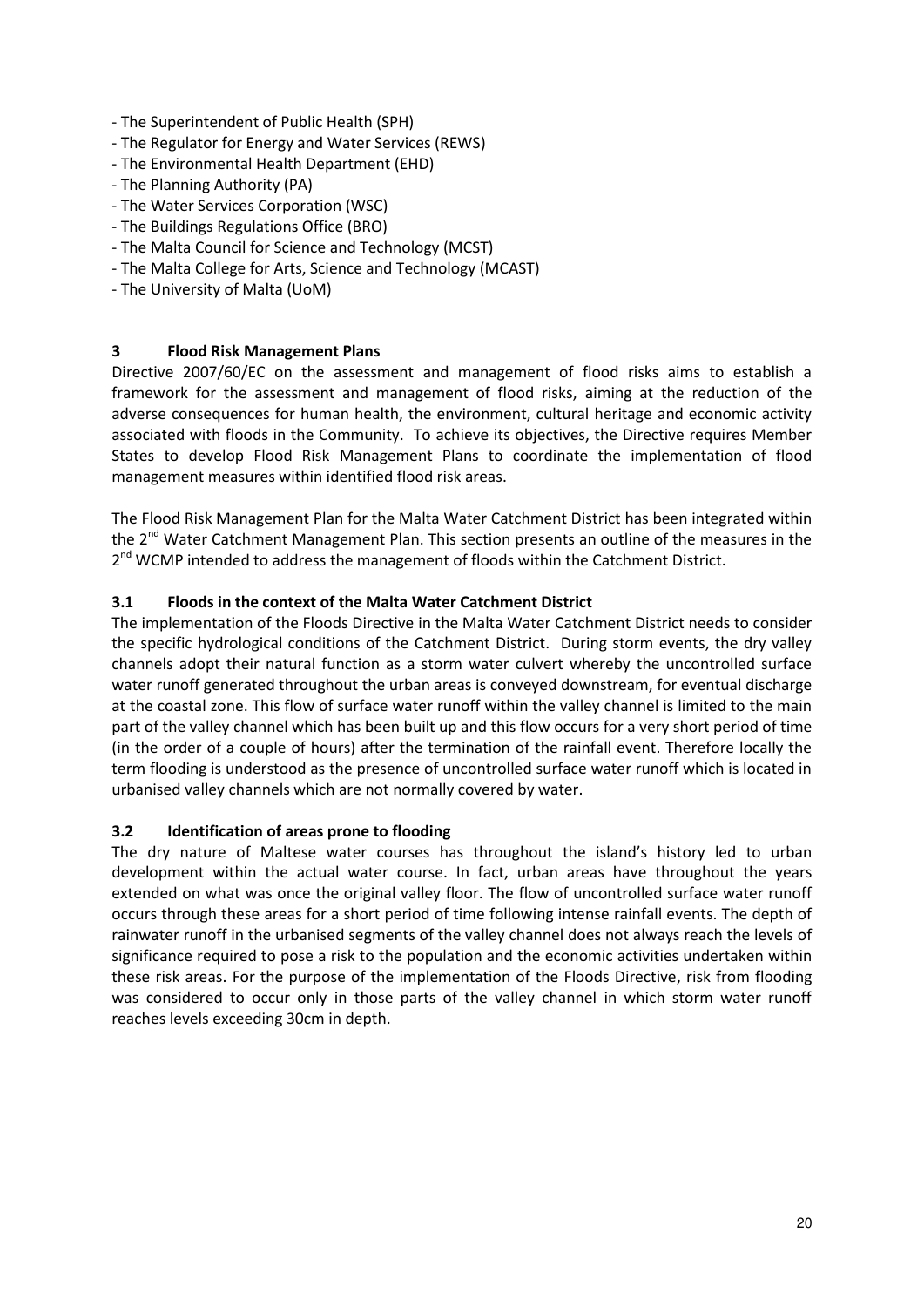

Figure 6: Catchments that experienced previous surface water flooding

#### **3.3 Development of Flood Risk and Flood Hazard Maps**

The identification of the Flood Hazard Zones undertaken for the 1<sup>st</sup> Article 6 report under the Flood Directive was based on the results of the modelling exercise carried out as part of the National Flood Relief Project (NFRP); the objective of which was to avert increases in risks to life and property and control damages caused by uncontrolled surface water runoff in the four priority catchment basins of Msida, Gzira, Qormi and Marsaskala. The modelling exercise provided information on the extent and depth of the floods based upon a 1 in 5 year event storm scenario and this provides the basis for the information presented in the Flood Hazard Maps. In the Flood Hazard Maps, the modelled water depth was categorised according to the following depths: 0 meters to 0.10 meters, 0.10 meters to 0.25 meters, 0.25 meters to 0.50 meters, 0.50 meters to 0.75 meters, 0.75 meters to 1 meter, 1 meter to 1.50 meters and areas with a modelled flood water depth greater than 1.50 meters.

The Flood Risk Maps indicate the zones which pose a significant flood risk to the residents and commercial activities located adjacent to the modelled flood risk areas. The identification of the flood risk areas was based on the water level derived from the modelling exercise produced as part of the National Flood Relief Project. For the purpose of the implementation of the Floods Directive areas with a water depth above 30cm are considered as significant flood risk areas.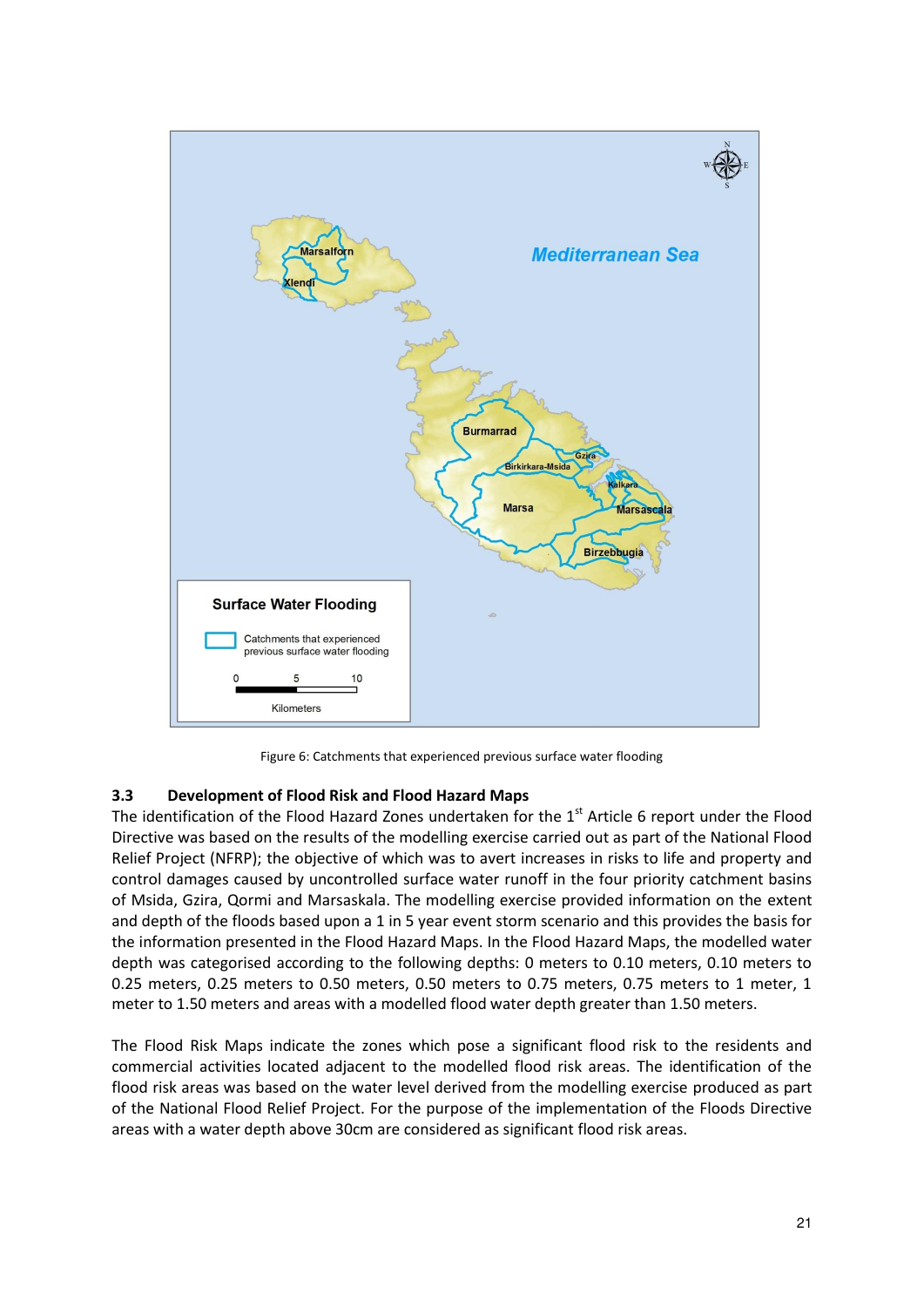

Figure 7: Flood Risk Areas in the Gzira Catchment

# **3.4 Establishment of Flood Management Objectives**

The  $1<sup>st</sup>$  Flood Risk Management Plan for the Malta Water Catchment District will seek to:

- develop a modeling framework the comprehensive assessment of the risk to flooding in all water catchment areas in the Maltese islands;

- focus on the reduction of the likelihood of flooding in identified 'at risk' catchments through the adoption of upstream water management measures such as Rainwater Harvesting and Sustainable Urban Drainage Systems; and

- introduce water level monitoring facilities in 'high risk' catchments to optimize the monitoring of flood events.

Through the flood risk management measures identified in the  $2^{nd}$  Water Catchment Management Plan, the development of 1.5 million  $m^3$  of effective upstream storage and/or additional infiltration capacity will be sought in order to contribute to the reduction of flood risk.

# **3.5 Flood Management Measures**

The Programme of Measures within the  $2^{nd}$  Water Catchment Management Plan includes a suite of Direct, Indirect and Supporting Measures aimed at achieving the objectives of the  $1<sup>st</sup>$  Flood Risk Management Plan. The identified flood risk management measures are listed below.

# **Direct Measures**

FLD1 – Modelling of the impact of the National Flood Relief Project on flood hazard and risk in identified catchments.

FLD2 – Flood Hazard and Risk Assessment in catchments not included in the National Flood Relief Project.

FLD3 – Comprehensive assessement for the inclusion of Sustainable Urban Drainage Systems and Natural Water Retention Measures to mitigate flood hazard and risk.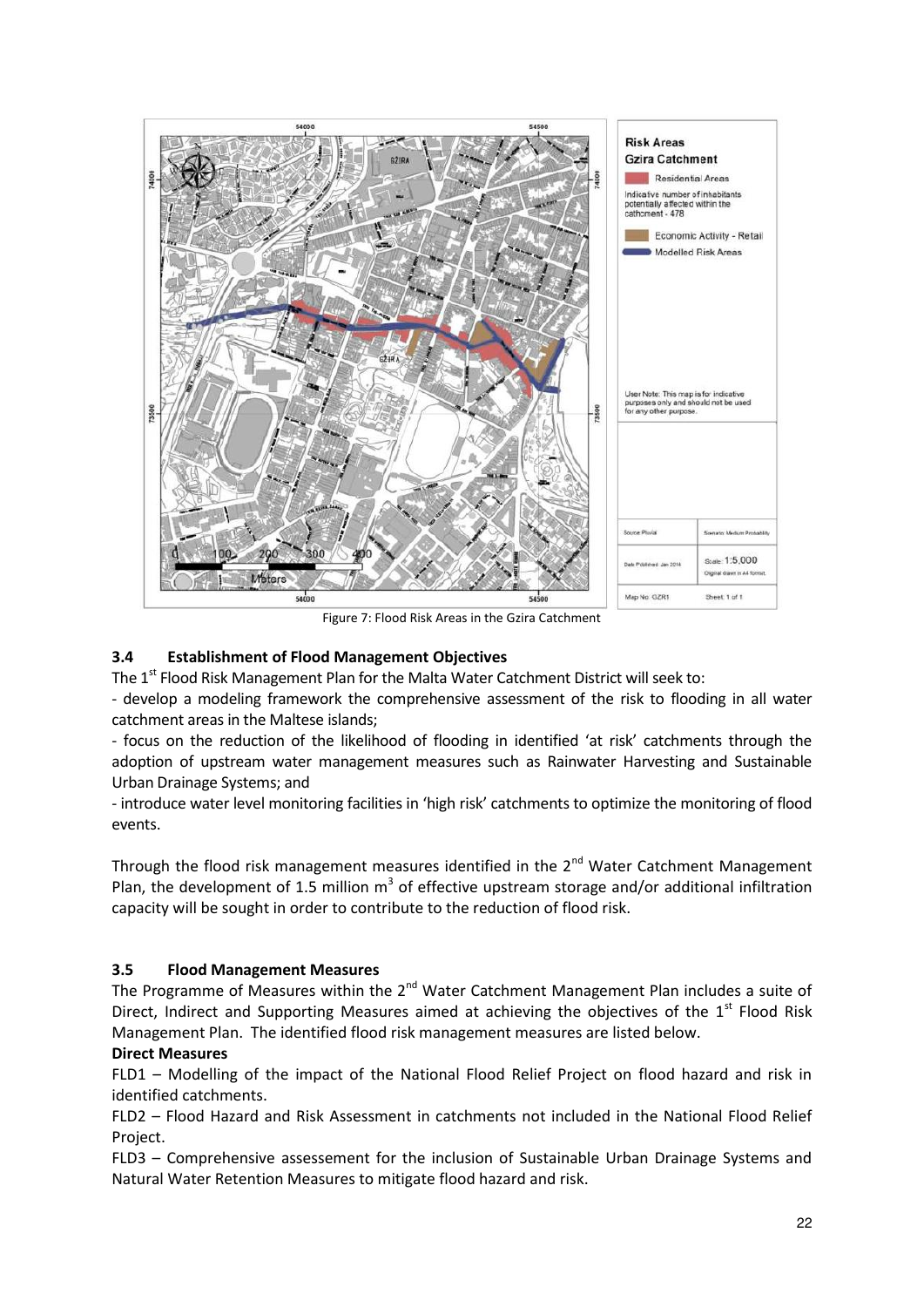FLD4 – Implementation of Sustainable Urban Drainage Systems and Natural Water Retention Measures as identified under measure FLD3.

#### **Indirect Measures**

RWH1 – Survey of the status of existing rainwater runoff harvesting infrastructure, identification of potential users of rainwater harvested in these infrastructures, undertaking of rehabilitation works and development of a management framework to ensure the effective use of harvested rainwater runoff.

RWH6 – Rehabilitation of existing rainwater harvesting dam structures in valleys.

GWM4 – Development of Managed Aquifer Recharge schemes for aquifer management purposes.

# **Supporting Measures**

GVN1 – Determination of the roles and responsibilities of all public sector agencies involved in the wider management of water resources.

RWH2 – Development of the administrative capacity required to ensure the effective implementation of current legislative requirements in relation to the development of rainwater harvesting facilities and associated secondary water conveyance systems.

MDM1 – Comprehensive upgrading of the hydrological cycle monitoring capacity.

# **3.5.1 FLD1: Modelling the impact of the National Flood Relief Project on flood hazard and risk in identified catchments.**

# *(a) Why is it important?*

The National Flood Relief Project has introduced a network of underground tunnels and other conduits which transfers the conveyance of rainwater runoff underground. This process modifies the hydrodynamic characteristics of the catchment and hence it is important to examine the impact of this change on interested urban areas.

#### *(b) What does the measure entail?*

A flood hazard and risk assessment will be undertaken to assess the actual mitigation impact of the works undertaken under the National Flood Relief Project, and indentify and residual flood risk impact in the catchments in question. The results of this assessment will be utilized to update the flood hazard and risk classification of these catchments.

# *(c) What is the geographical scope?*

The measure applies to the entire Water Catchment District.

#### *(d) What is the expected timeline for implementation?*

The implementation of this measure is envisaged to start in 2017, and its implementation is expected to be concluded by 2019.

# *(e) Who is responsible for implementing this measure and which stakeholders need to be involved?*  Lead: Sustainable Energy and Water Conservation Unit (SEWCU)

The following stakeholders would need to be engaged in the process:

- The Policy Development Directorate (PDD-MTI) within the Ministry for Transport and Infrastructure (MTI)

- The Environment and Resources Authority (ERA)

- The Eco-Gozo Regional Development Directorate within the Ministry for Gozo (MGoz)

- The Planning Authority (PA)

- The Marine, Storm Water and Valley Management Unit (MSWVMU) within the Ministry for Transport and Infrastructure (MTI)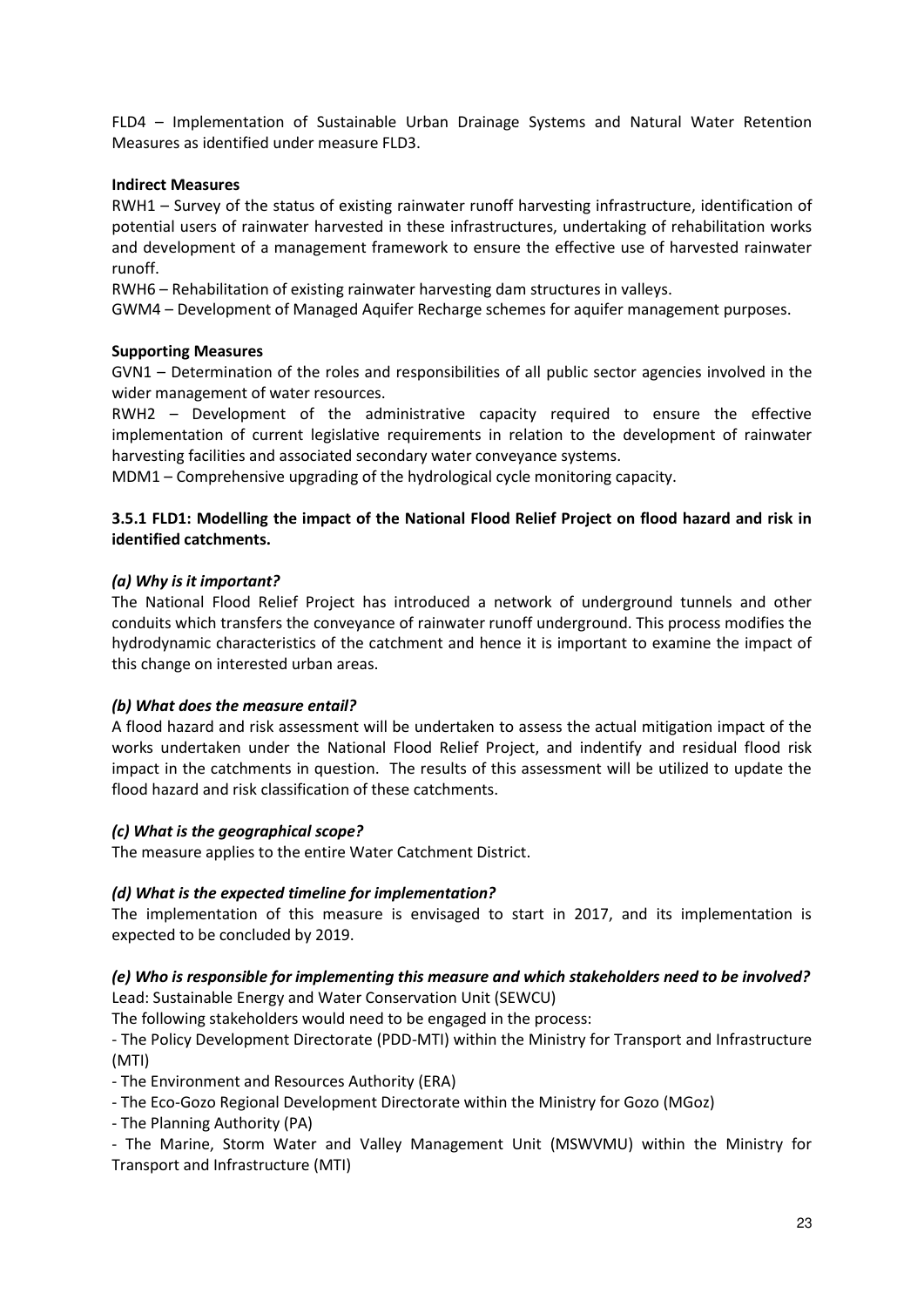- Transport Malta (TM)

- The Civil Protection Department (CPD)

- Local Councils

# **3.5.2 FLD2: Flood Hazard and Risk Assessment in catchments not included in the National Flood Relief Project.**

# *(a) Why is it important?*

It is important to extend the Flood hazard assessment to those catchments which were not assessed during the initial studies undertaken under the National Flood Relief Project. The results of the study will identify any flood hazards in these areas and will propose measures to mitigate such risks. It will also enable the development of catchment-wide measures to optimise rainwater management.

# *(b) What does the measure entail?*

A modelling exercise will be undertaken to assess the flood hazard and risk levels in the water catchments not covered under the National Flood Relief Project. This exercise will continue to build on the work undertaken in the Storm Water Master Plan for the Maltese islands. Three model scenarios representing low, medium and high flood return periods will be considered in this study. The results of this assessment will help guide the development of future upstream and downstream flood risk mitigation projects in these catchments.

# *(c) What is the geographical scope?*

The measure applies to the entire Water Catchment District.

# *(d) What is the expected timeline for implementation?*

The implementation of this measure is envisaged to start in 2018, and its implementation will be continued throughout the  $2^{nd}$  catchment planning period.

#### *(e) Who is responsible for implementing this measure and which stakeholders need to be involved?*  Lead: Sustainable Energy and Water Conservation Unit (SEWCU)

The following stakeholders would need to be engaged in the process:

- The Policy Development Directorate (PDD-MTI) within the Ministry for Transport and Infrastructure (MTI)

- The Environment and Resources Authority (ERA)
- The Planning Authority (PA)
- The Eco-Gozo Regional Development Directorate within the Ministry for Gozo (MGoz)
- The Marine, Storm Water and Valley Management Unit (MSWVMU) within the Ministry for
- Transport and Infrastructure (MTI)
- Transport Malta (TM)
- The Civil Protection Department (CPD)
- Local Councils

# **3.5.3 FLD3: Comprehensive assessment for the inclusion of Sustainable Urban Drainage Systems and Natural Water Retention Measures to mitigate flood hazard and risk**

# *(a) Why is it important?*

Diversifying the tools available to manage rainwater runoff is an important aspect of any integrated flood management strategy. Sustainable Urban Drainage Systems and Natural Water Retention Systems offer a high potential for the development of 'green' tools to optimise the upstream management of rainwater and reduce the generation of rainwater runoff in the downstream reaches of the catchments.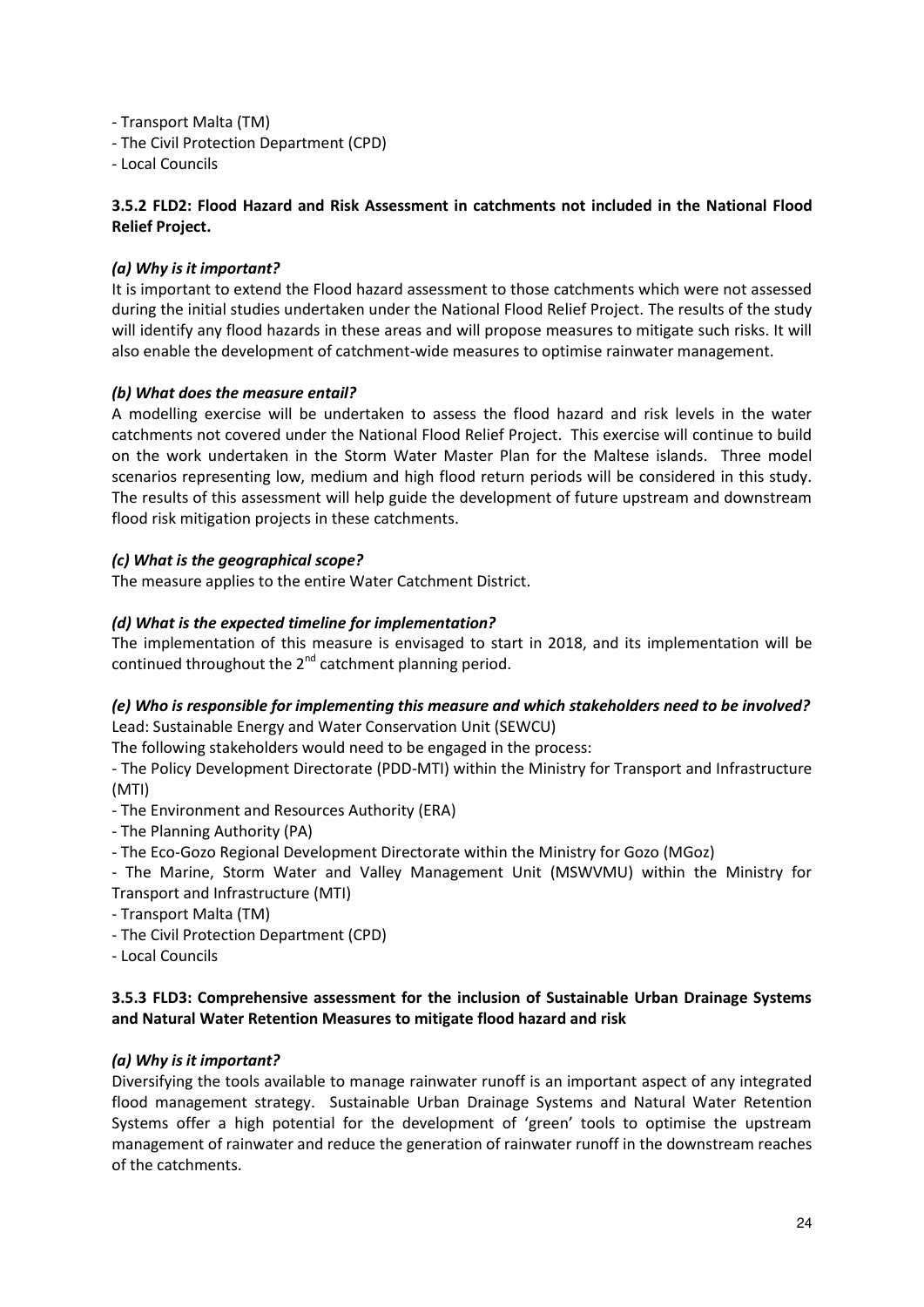# *(b) What does the measure entail?*

This measure will seek the development of a master plan identifying the potential inclusion of Sustainable Urban Drainage Systems and National Water Retention Measures in the urban and rural framework of the Maltese islands as environmentally friendly flood mitigation measures. The master plan will identify key measures and projects where the introduction of such measures can be undertaken on a national level. Furthermore, in collaboration with the Planning Authority, the development of a planning guidance document to better guide the adoption of these measures will be developed.

# *(c) What is the geographical scope?*

The measure applies to the entire Water Catchment District.

# *(d) What is the expected timeline for implementation?*

The implementation of this measure is envisaged to start in 2019, and its implementation will be continued throughout the  $2^{nd}$  catchment planning period.

# *(e) Who is responsible for implementing this measure and which stakeholders need to be involved?*  Lead: Sustainable Energy and Water Conservation Unit (SEWCU)

The following stakeholders would need to be engaged in the process:

- The Policy Development Directorate (PDD-MTI) within the Ministry for Transport and Infrastructure (MTI)

- The Environment and Resources Authority (ERA)
- The Planning Authority (PA)
- The Eco-Gozo Regional Development Directorate within the Ministry for Gozo (MGoz)
- The Marine, Storm Water and Valley Management Unit (MSWVMU) within the Ministry for Transport and Infrastructure (MTI)
- Transport Malta (TM)
- The Buildings Regulations Office (BRO)
- Local Councils

# **3.5.4 FLD4: Implementation of Sustainable Urban Drainage Systems and Natural Water Retention Measures as identified under measure FLD3.**

#### *(a) Why is it important?*

The implementation of the plans developed under measure FLD3 is important to ensure that the full potential of these alternative rainwater runoff management systems is harnessed.

#### *(b) What does the measure entail?*

This measure will support the implementation of Sustainable Urban Drainage Systems and Natural Water Retention Measures projects identified under measure FLD3. The implementation of this measure will be coordinated with Local Councils in order to increase the appreciation of these sustainable water management systems in the local context. Project implementation will be prioritised according to the project mitigation potential, both from a quantitative perspective (reduction in rainwater runoff generation) and the impact on the population and economic activities in the catchment.

#### *(c) What is the geographical scope?*

The measure applies to the entire Water Catchment District.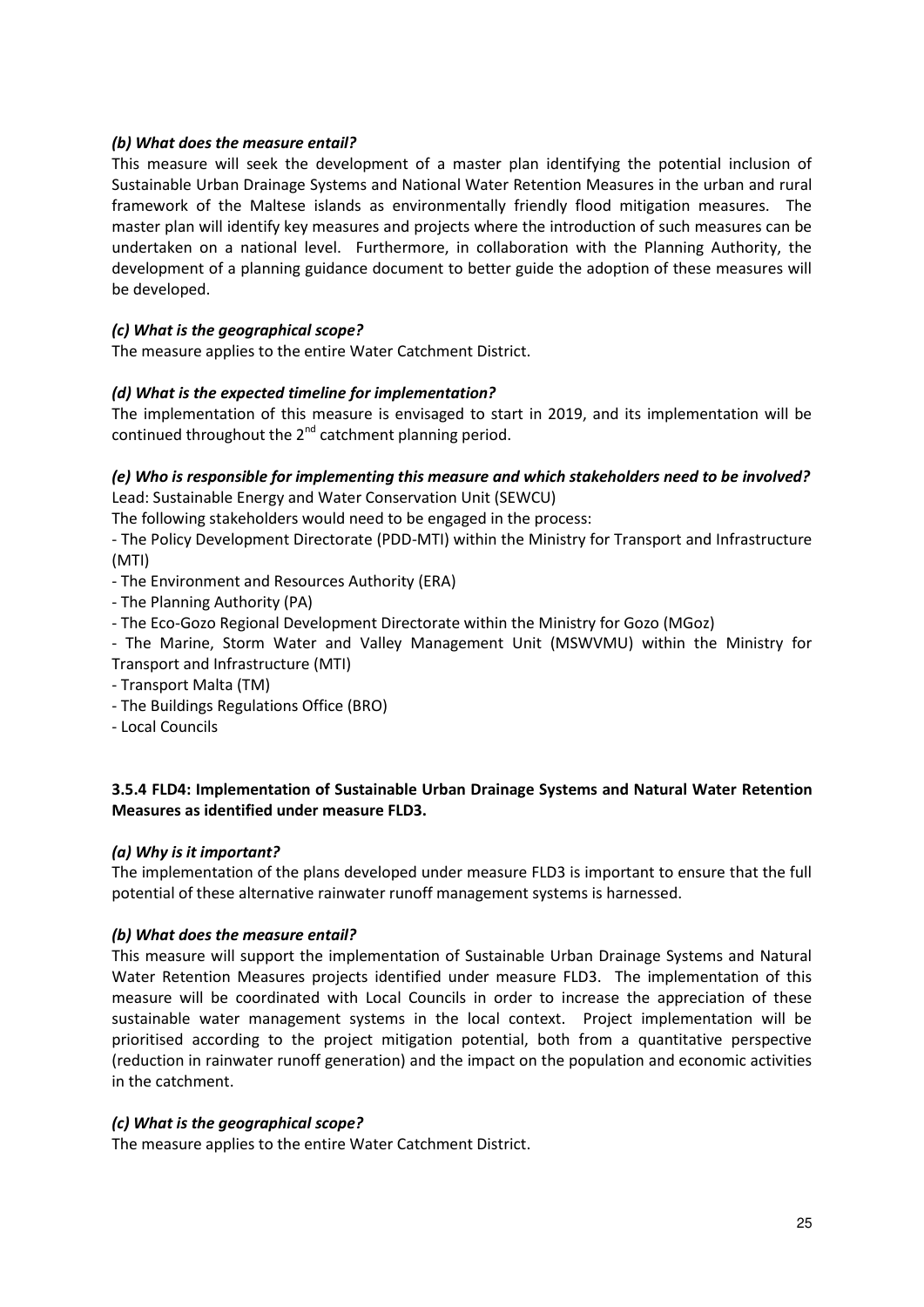# *(d) What is the expected timeline for implementation?*

The implementation of this measure is envisaged to start in 2020, and its implementation will be continued throughout the  $2^{nd}$  catchment planning period.

# *(e) Who is responsible for implementing this measure and which stakeholders need to be involved?*  Lead: Sustainable Energy and Water Conservation Unit (SEWCU)

The following stakeholders would need to be engaged in the process:

- The Policy Development Directorate (PDD-MTI) within the Ministry for Transport and Infrastructure (MTI)

- The Environment and Resources Authority (ERA)
- The Planning Authority (PA)
- The Eco-Gozo Regional Development Directorate within the Ministry for Gozo (MGoz)
- The Marine, Storm Water and Valley Management Unit (MSWVMU) within the Ministry for Transport and Infrastructure (MTI)
- Transport Malta (TM)
- The Buildings Regulations Office (BRO)
- Local Councils

**3.5.5 RWH1: Survey on the status of existing rainwater harvesting infrastructure, identification of potential users of rainwater harvested in these infrastructures, undertaking of rehabilitation works and development of a management framework to ensure the effective use of harvested rainwater.** 

#### *(a) Why is it important?*

Several rainwater harvesting initiatives were undertaken in the past – a direct reflection of the importance given to this resource. Most of the stream channels in the major catchments were barred by shallow dams whilst open reservoir schemes were constructed to capture storm water. Underground reservoirs and cisterns, dating back to British and Knights period can be found in towns and villages where good use can be made with the harvested rainwater for landscaping and other secondary purposes. The optimum use of these facilities provides an important potential for bettering the management of rainwater runoff.

#### *(b) What does the measure entail?*

This measure will address the state of existing public rainwater harvesting infrastructure and aim to undertake a comprehensive restoration of these public assets to ensure their effective use in the management of rainwater runoff. The implementation of the measure will be undertaken in four parallel phases, namely:

a) identification of the location of existing infrastructure through assessment of existing documentation and a public engagement campaign;

b) survey of the status of these infrastructures and assessment of the rehabilitation works required;

c) identification of potential users for harvested rainwater, and development of management agreements with such users; and

d) undertaking of rehabilitation works to restore the rainwater harvesting infrastructures.

#### *(c) What is the geographical scope?*

The measure applies to the entire Water Catchment District.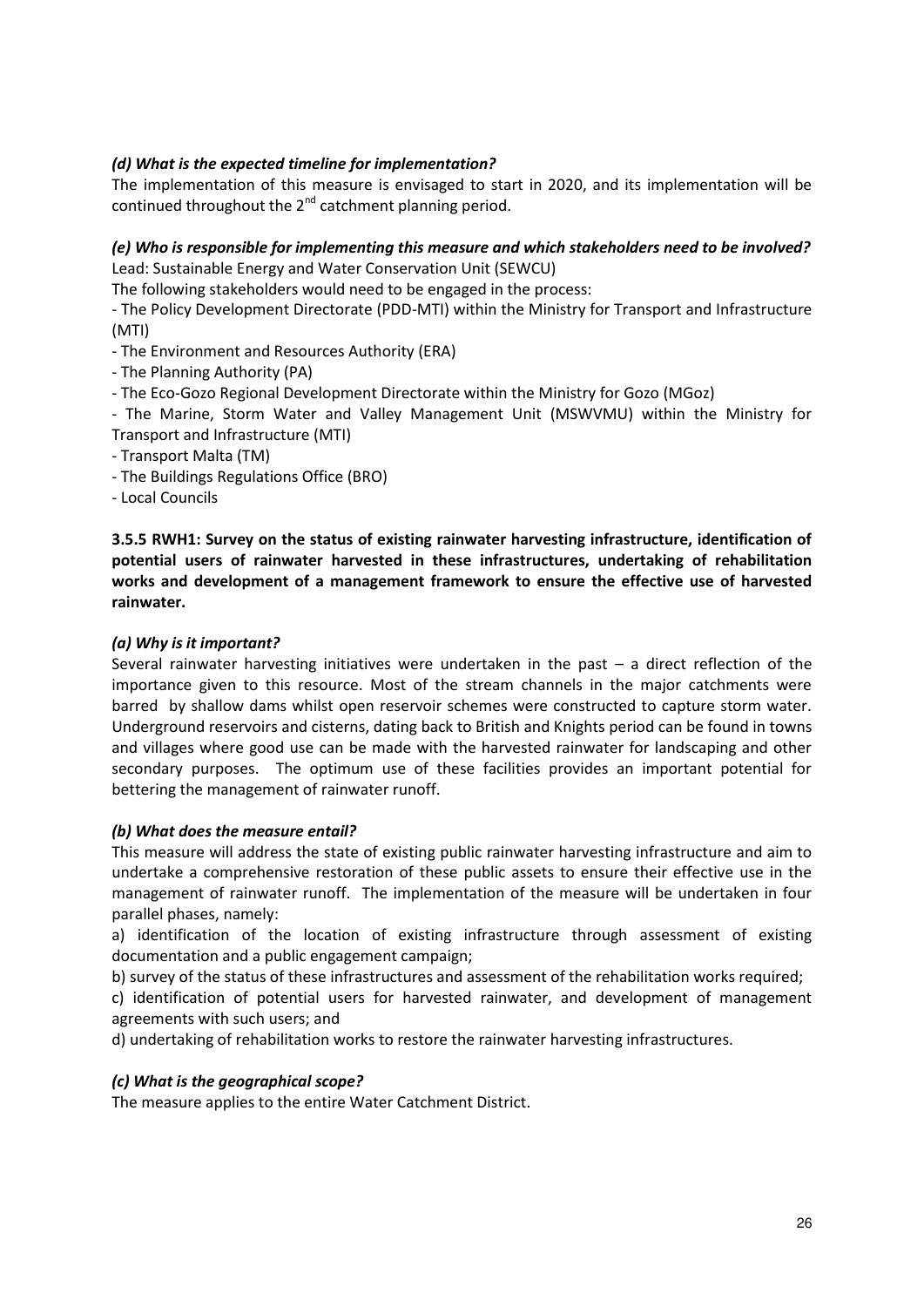# *(d) What is the expected timeline for implementation?*

The implementation of this measure is envisaged to start in 2017, and its implementation will be continued throughout the  $2^{nd}$  catchment planning period.

# *(e) Who is responsible for implementing this measure and which stakeholders need to be involved?*  Lead: Sustainable Energy and Water Conservation Unit (SEWCU)

The following stakeholders would need to be engaged in the process:

- The Policy Development Directorate (PDD-MTI) within the Ministry for Transport and Infrastructure (MTI)

- The Eco-Gozo Regional Development Directorate within the Ministry for Gozo (MGoz)

- The Superintendent of Public Health (SPH)

- The Environment and Resources Authority (ERA)

- The Environmental Health Department (EHD)

- The Planning Authority (PA)

- The Marine, Storm Water and Valley Management Unit (MSWVMU) within the Ministry for Transport and Infrastructure (MTI)

- Local Councils

# **3.5.6 RWH6: Rehabilitation of existing rainwater harvesting dam structures in valleys.**

# *(a) Why is it important?*

The importance of valley protection is undiscounted, not only for resource purposes but also for the conservation and protection of ecosystems which thrive in these areas. Valleys provide the lowest terrain of a water catchment and as such are very important for natural recharge. The restoration of dams is therefore conducive towards this aim as it will augment infiltration of harvested rainwater.

#### *(b) What does the measure entail?*

This measure will seek the development of a valley management master plan which will regulate the long-term rehabilitation of rainwater runoff storage areas behind valley dam structures whilst ensuring the necessary level of protection to the valley ecosystem. The master plan will seek to identify opportunities for the development of these valley systems into sustainable recreational areas which provide educational information about the important ecosystems sustained in the valley systems.

#### *(c) What is the geographical scope?*

The measure applies to the entire Water Catchment District.

# *(d) What is the expected timeline for implementation?*

The implementation of this measure is envisaged to start in 2017, and its implementation will be continued throughout the  $2^{nd}$  catchment planning period.

#### *(e) Who is responsible for implementing this measure and which stakeholders need to be involved?*  Lead: Sustainable Energy and Water Conservation Unit (SEWCU)

The following stakeholders would need to be engaged in the process:

- The Sustainable Development, Environment and Climate Crwh2

hange Directorate General (SDECCDG) of the Ministry for Sustainable Development and Climate Change (MSDEC)

- The Rural Development Directorate General (RDDG) of the Ministry for Sustainable Development and Climate Change (MSDEC)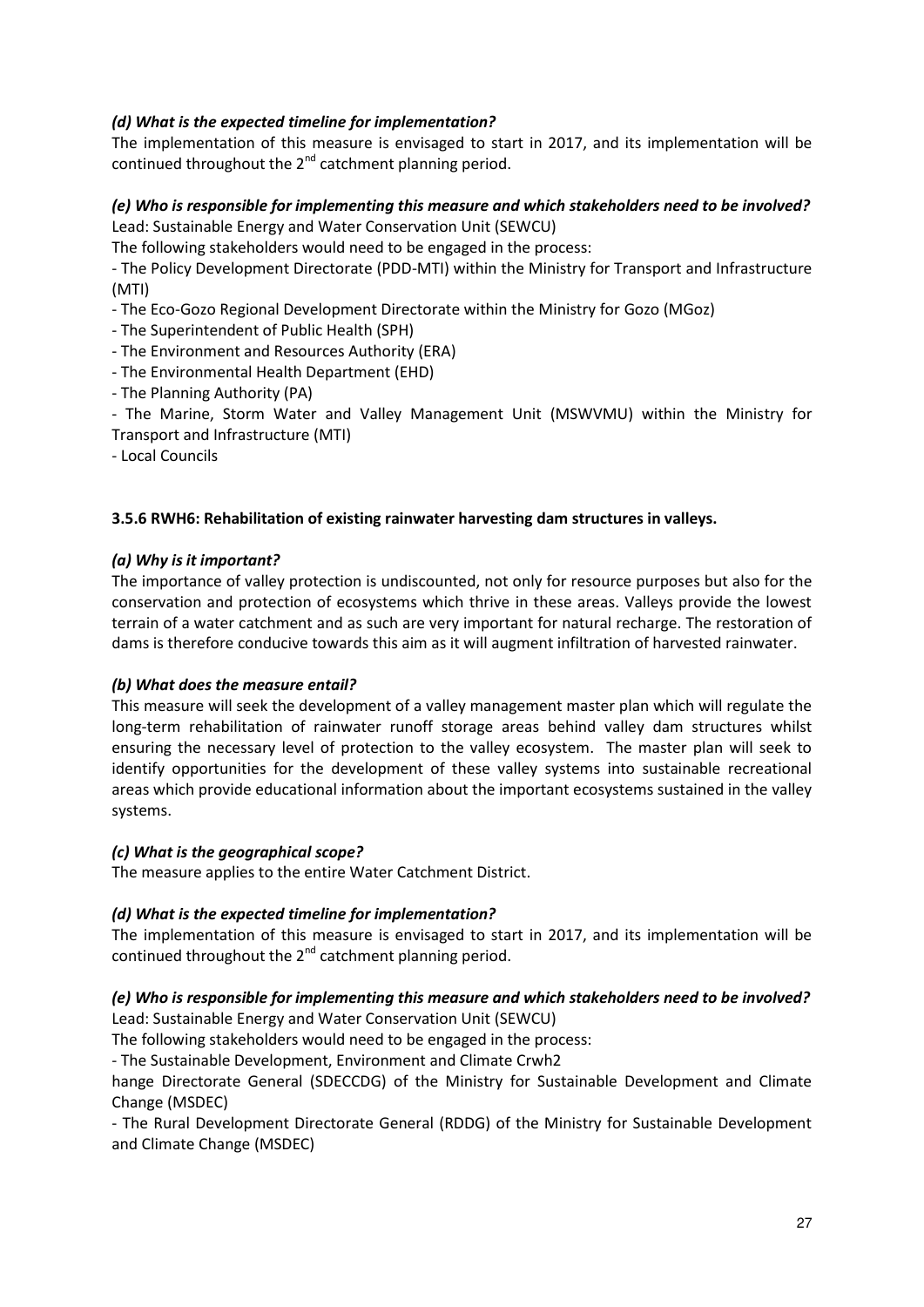- The Policy Development Directorate (PDD-MTI) within the Ministry for Transport and Infrastructure (MTI)

- The Eco-Gozo Regional Development Directorate within the Ministry for Gozo (MGoz)

- The Environment and Resources Authority (ERA)

- The Planning Authority (PA)

- The Marine, Storm Water and Valley Management Unit (MSWVMU) within the Ministry for Transport and Infrastructure (MTI)

- Local Councils

# **3.5.7 GWM4: Development of Managed Aquifer Recharge schemes for aquifer management purposes**

# *(a) Why is it important?*

In recent years, managed aquifer recharge has become increasingly important to hasten the natural processes of infiltration leading to recovery of depleted aquifers. With the availability highly polished treated sewage effluent, it is possible to explore the application of this non-conventional source of water for artificial recharge purpose of the Mean Sea Level Aquifer (MSLA) in Malta and Gozo. Artificial recharge will contribute to raising the potentiometric head of groundwater bodies, and simultaneously push deeper the fresh/saltwater interface.

# *(b) What does the measure entail?*

The application of Managed Aquifer Recharge schemes to increase inflow (recharge) to the aquifer systems will be assessed under this measure. The first Managed Aquifer Recharge scheme will be developed in the area known as Ta' Barkat (l/o Xghajra, Zabbar – Malta) where the application of New Water to create a freshwater barrier to limit sea-water intrusion will be assessed. Based on the results of this first scheme, further Managed Aquifer Recharge sites will be developed using different types of source (recharge) water. The development of these MAR sites will be undertaken through EU research project initiatives.

#### *(c) What is the geographical scope?*

The measure applies to the entire Water Catchment District.

#### *(d) What is the expected timeline for implementation?*

The implementation of this measure is envisaged to start in 2018, and its implementation will be continued throughout the  $2^{nd}$  catchment planning period.

# *(e) Who is responsible for implementing this measure and which stakeholders need to be involved?*  Lead: Sustainable Energy and Water Conservation Unit (SEWCU)

The following stakeholders would need to be engaged in the process:

- The Sustainable Development, Environment and Climate Change Directorate General (SDECCDG) of the Ministry for Sustainable Development and Climate Change (MSDEC)

- The Policy Development Directorate (PDD-MTI) within the Ministry for Transport and Infrastructure (MTI)

- The Superintendent of Public Health (SPH)
- The Regulator for Energy and Water Services (REWS)
- The Environment and Resources Authority (ERA)
- The Environmental Health Department (EHD)
- The Planning Authority (PA)
- The Water Services Corporation (WSC)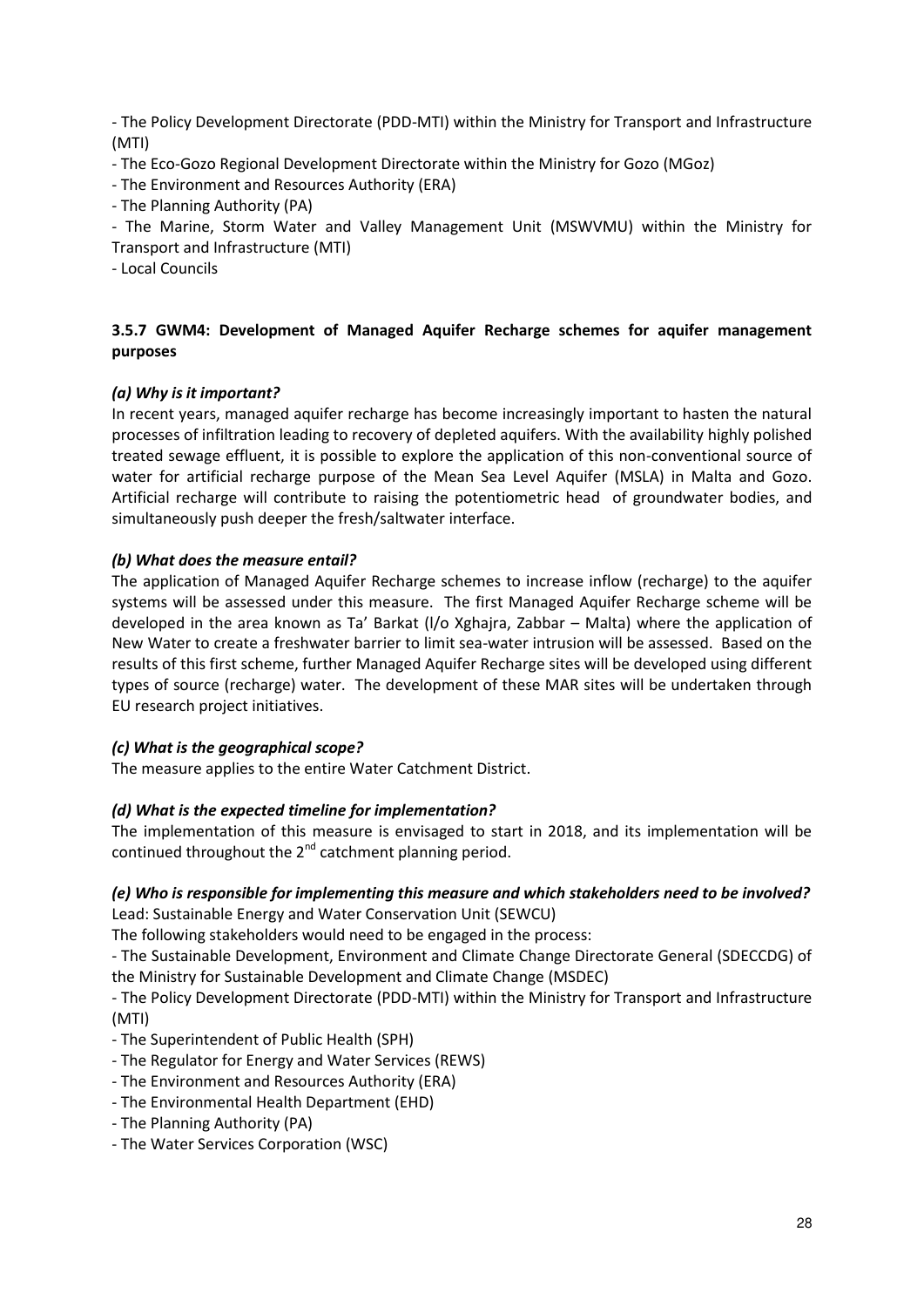- The Marine, Storm Water and Valley Management Unit (MSWVMU) within the Ministry for Transport and Infrastructure (MTI)

- Transport Malta (TM)

- Local Councils

# **3.5.8 GVN1: Determination of the roles and responsibilities of all public sector agencies involved in the wider management of water resources.**

#### *(a) Why is it important?*

Good governance supports the effective implementation of policy measures conducive towards sustainability. It requires that regulatory responsibilities, currently spread between different institutions, become streamlined by defining clear functions and competencies on water and by enacting specific regulatory remits supported by a strong legal framework. This measure will create the administrative capacity necessary to improve the decision-making process. It will also enable a fair and equitable allocation of resources and access to services for different stakeholders. The definition of administrative roles is also essential to ensure transparency with stakeholders and obtain high levels of administrative efficiency.

#### *(b) What does the measure entail?*

The measure entails a study into the current roles and responsibilities of all Government departments and public sector agencies involved in the development, regulation and implementation of water management measures will be undertaken in order to assess regulatory overlaps and gaps in the current public administrative framework. The resulting assessment will propose to Government a regulatory scheme identifying clear roles and responsibilities to ensure the establishment of the administrative capacity necessary for the full implementation of the  $2^{nd}$ Water Catchment Management Plan.

#### *(c) What is the geographical scope?*

The measure applies to the entire Water Catchment District.

#### *(d) What is the expected timeline for implementation?*

The implementation of this measure is envisaged to start in 2016 during the first year of implementation of the  $2^{nd}$  WCMP. Its implementation period is expected to be concluded by 2017.

# *(e) Who is responsible for implementing this measure and which stakeholders need to be involved?*  Lead: Sustainable Energy and Water Conservation Unit

The following stakeholders would need to be engaged in the process:

- The Sustainable Development, Environment and Climate Change Directorate General (SDECCDG) of the Ministry for Sustainable Development and Climate Change (MSDEC)

- The Rural Development Directorate General (RDDG) of the Ministry for Sustainable Development and Climate Change (MSDEC)

- The Policy Development Directorate (PDD-MTI) within the Ministry for Transport and Infrastructure (MTI)

- The Eco-Gozo Regional Development Directorate within the Ministry for Gozo (MGoz)
- The Superintendent of Public Health (SPH)
- The Regulator for Energy and Water Services (REWS)
- The Environment and Resources Authority (ERA)
- The Environmental Health Department (EHD)
- The Planning Authority (PA)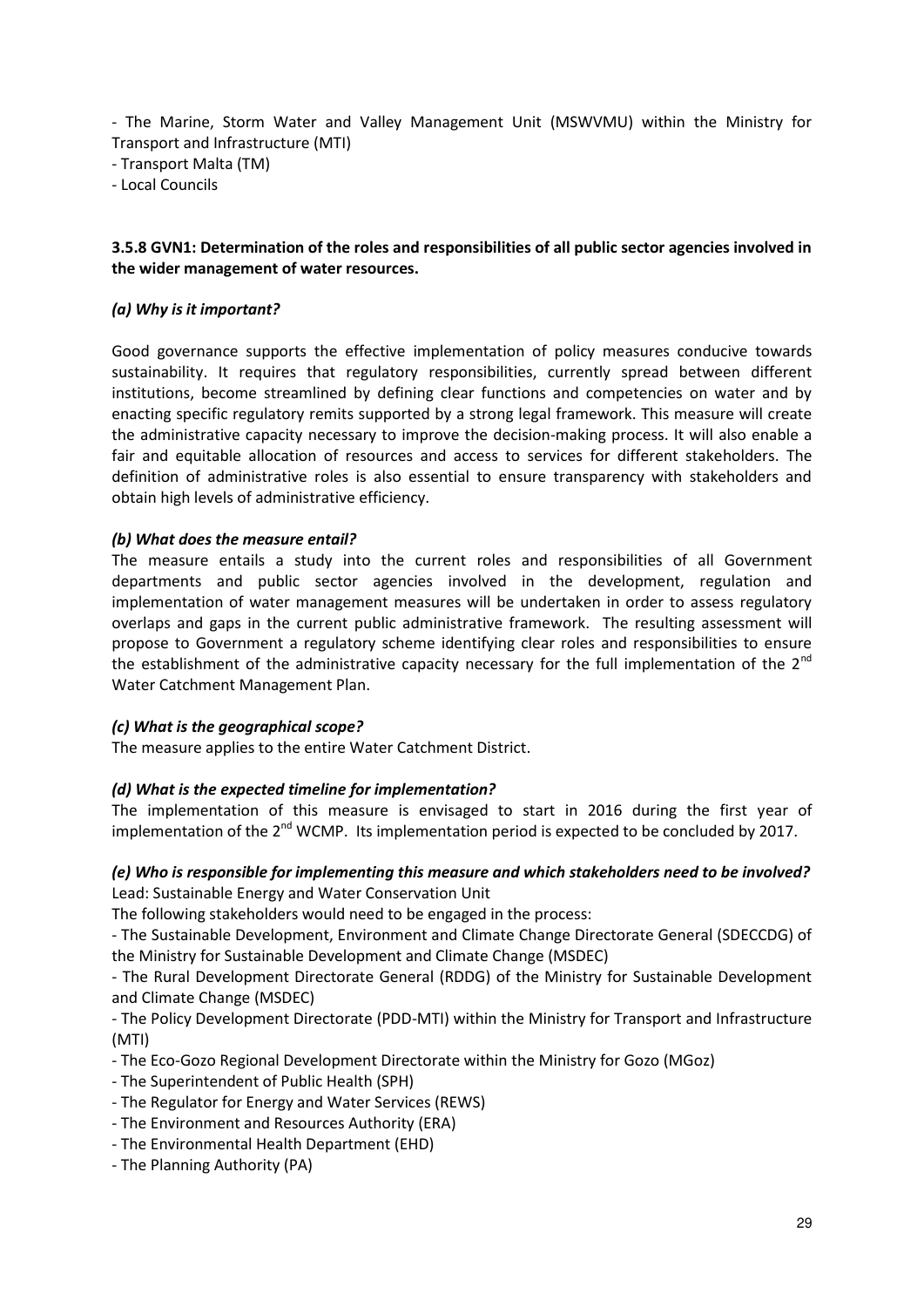- The Water Services Corporation (WSC)

- The Marine, Storm Water and Valley Management Unit (MSWVMU) within the Ministry for Transport and Infrastructure (MTI)

- The Buildings Regulations Office (BRO)
- Transport Malta (TM)

# **3.5.9 RWH2 – Development of the administrative capacity required to ensure the effective implementation of current legislative requirements in relation to the development of rainwater harvesting facilities and associated secondary water conveyance systems.**

# *(a) Why is it important?*

Responsibilities for the implementation of rainwater capture, at urban level are today spread between several agencies. The urban sector offers potential for the use of alternative sources, in particular rainwater run-off, to broaden the sector's resource base and reduce its dependence on the municipal supply - groundwater and desalinated water. Effective implementation of the regulatory requirements outlined under Technical Guidance Document F for the Conservation of Fuel, Energy and Natural Resources is thereby required to ensure the development of a national capacity for alternative water resources and also ensure their effective use.

#### *(b) What does the measure entail?*

This measure will seek the development of the administrative capacity required to ensure the effective enforcement of legislative requirements related to the development of rainwater harvesting facilities and associated secondary water conveyance systems with all new developments.

Furthermore, in collaboration with the Planning Authority, a technical review of existing legislation will be undertaken to optimise the storage requirements for rainwater harvesting cisterns in view of existing constant-use scenarios as opposed to the needs for a carrying over capacity from the wet to dry season. It is envisaged that this review could result in lower storage requirements, and thus lower the economic impact to users related to the development of these facilities.

#### *(c) What is the geographical scope?*

The measure applies to the entire Water Catchment District.

# *(d) What is the expected timeline for implementation?*

The implementation of this measure is envisaged to start in 2017, and expected to be concluded by 2018.

# *(e) Who is responsible for implementing this measure and which stakeholders need to be involved?*

Lead: Sustainable Energy and Water Conservation Unit (SEWCU)

- The following stakeholders would need to be engaged in the process:
- The Superintendent of Public Health (SPH)
- The Environmental Health Department (EHD)
- The Planning Authority (PA)
- The Buildings Regulations Office (BRO)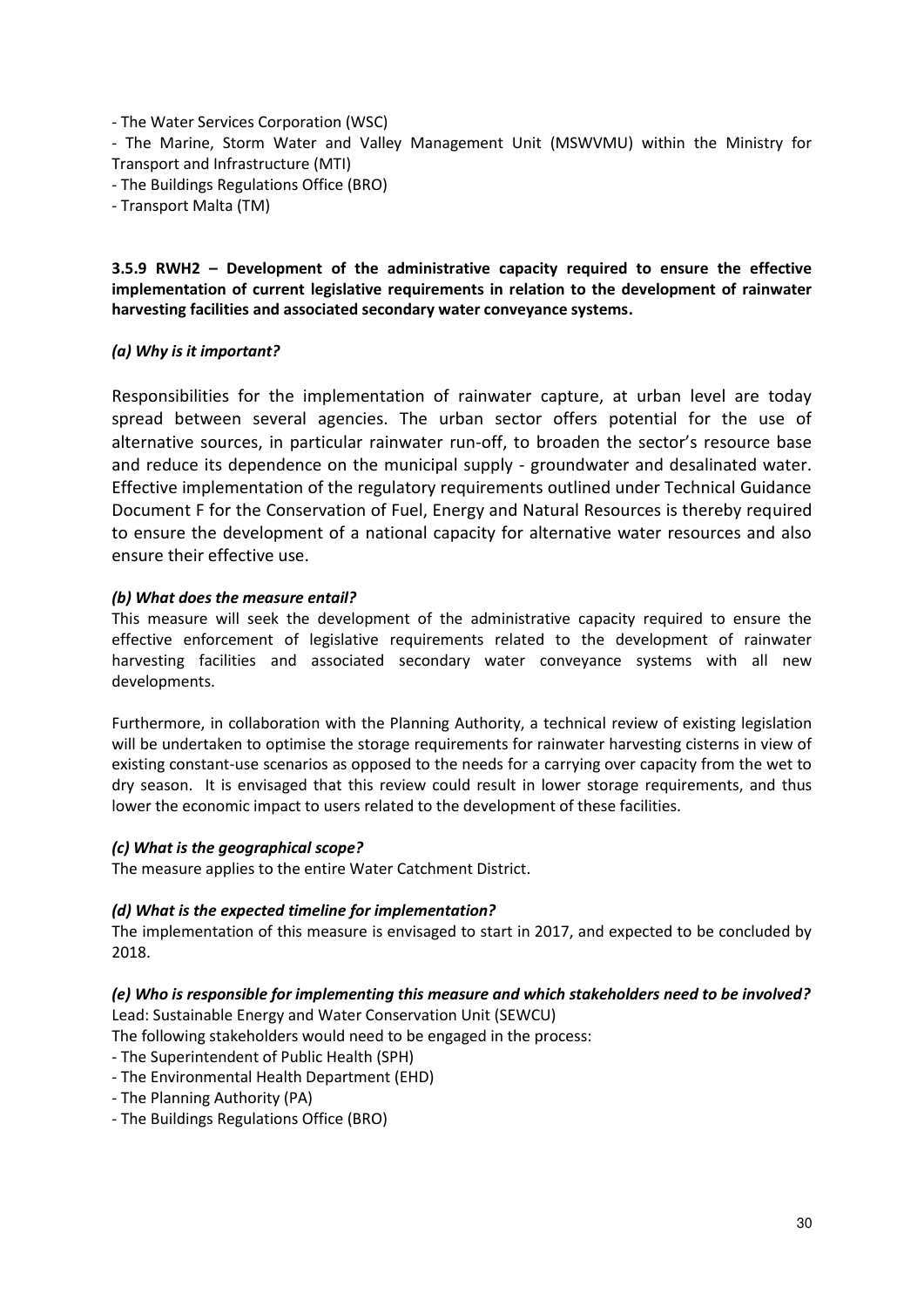# **3.5.10 MDM1: Comprehensive upgrading of the hydrological cycle monitoring capacity**

#### *(a) Why is it important?*

The accuracy of a Water Resource Assessment depends on data availability, its accuracy and representativity. The existing real-time monitoring network requires upgrading to improve data resolution and ascertain a high quality collection. With this data a more accurate resource assessment would be possible once the governing parameters are revised and possibly recalculated.

# *b) What does the measure entail?*

A review of the current hydrological monitoring framework will be undertaken in order to identify representative catchments in which to install climatological, rainwater runoff and infiltration monitoring station. New hydrological data management and modelling frameworks will also be acquired/developed to ensure the optimised use of the collected data. This measure thus seeks to upgrade the current hydrological cycle monitoring capacity to increase the reliability of water resource (availability) assessments.

# *(c) What is the geographical scope?*

The measure applies to the entire Water Catchment District.

# *(d) What is the expected timeline for implementation?*

The implementation of this measure is envisaged to start in 2017, and its implementation will be continued throughout the  $2^{nd}$  catchment planning period.

# *(e) Who is responsible for implementing this measure and which stakeholders need to be involved?*

Lead: Sustainable Energy and Water Conservation Unit (SEWCU)

The following stakeholders would need to be engaged in the process:

- The Environment and Resources Authority (ERA)
- The Water Services Corporation (WSC)

- The Marine, Storm Water and Valley Management Unit (MSWVMU) within the Ministry for Transport and Infrastructure (MTI)

- The Eco-Gozo Regional Development Directorate within the Ministry for Gozo (MGoz)

- The Malta College for Arts, Science and Technology (MCAST)

# **3.6 Implementation of the Flood Risk Management Plan**

The implementation of the measures outlined in the Flood Risk Management Plan is envisaged to start in 2016, with the identification of clear Roles and Responsibilities within the Water Management Sector for the implementation of the identified measures. The implementation of the respective measures is envisaged to be staggered over the six-year catchment management cycle. The implementation timeframe to be followed is presented in Table 1 below:

| <b>Implementation Start Date</b> | <b>Measure</b>               |
|----------------------------------|------------------------------|
| 2016                             | GVN1                         |
| 2017                             | FLD1, RWH1, RWH2, RWH6, MDM1 |
| 2018                             | FLD2, GWM4                   |
| 2019                             | FLD3                         |
| 2020                             | FI D4                        |

Table 1: Implementation time-table for the identified flood management measures

#### **3.7 Public Consultation Initiatives**

The public consultation process supporting the development of the  $1<sup>st</sup>$  Flood Risk Management Plan was undertaken within the development framework of the 2<sup>nd</sup> Water Catchment Management Plan,